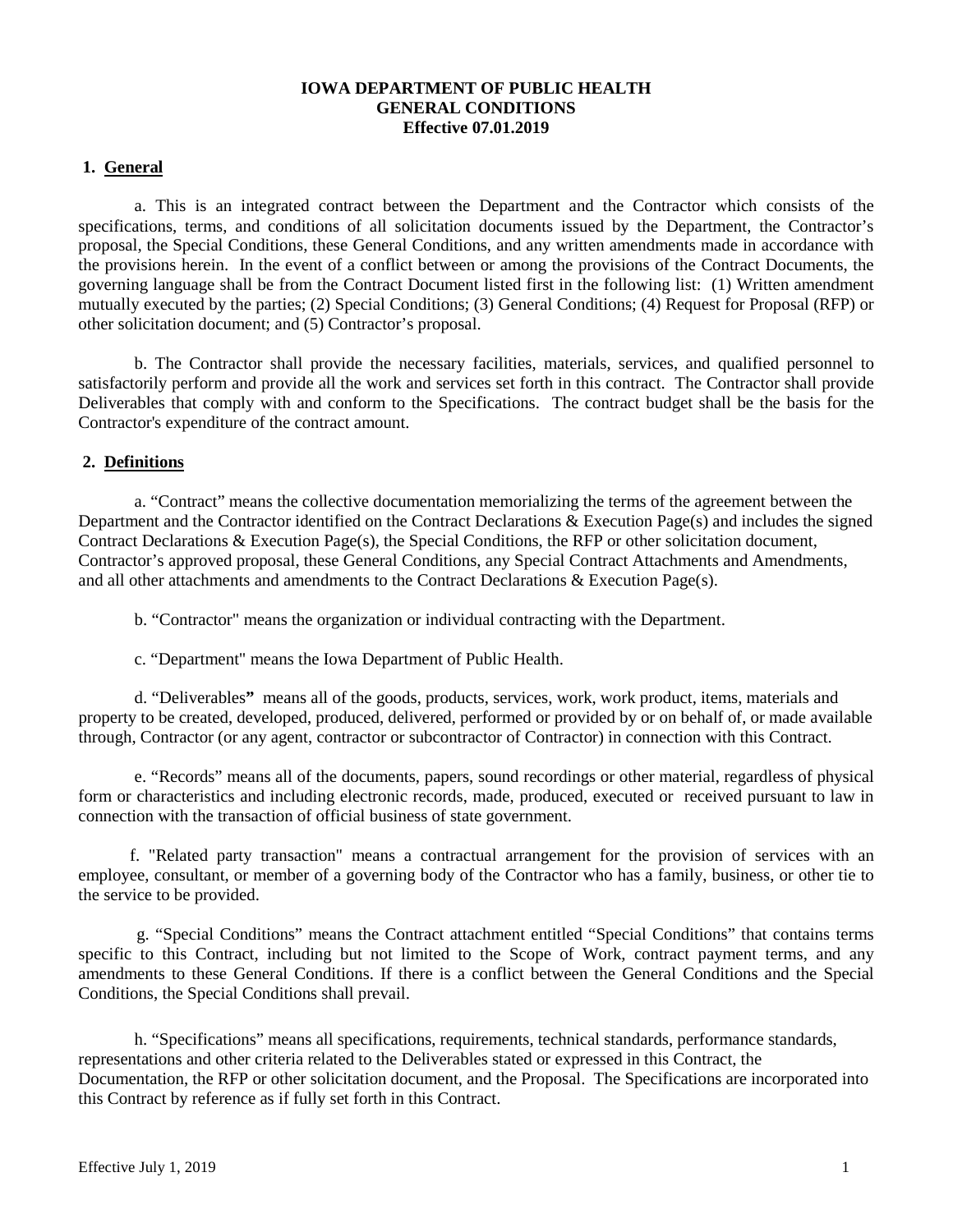i. "State" means the State of Iowa.

# **3. Accounts and Records**

a. The Contractor shall maintain accurate, current, and complete records of the financial activity of this contract, including records which adequately identify the source and application of funds. Cash contributions made by the Contractor and third party in-kind (property or service) contributions shall be verifiable from the Contractor's records. These records must contain information pertaining to contract amount, obligations, unobligated balances, assets, liabilities, expenditures, income and third-party reimbursements.

b. The Contractor shall maintain accounting records supported by source documentation including but not limited to cancelled checks, paid bills, payrolls, time and attendance records, and contract award documents.

c. The Contractor, in maintaining project expenditure accounts, records and reports, shall make any necessary adjustments to reflect refunds, credits, underpayments or overpayments, as well as any adjustments resulting from administrative or compliance reviews and audits.

d. The Contractor shall maintain a sufficient record keeping system to provide the necessary data for the purposes of planning, monitoring and evaluating their program.

e. The Contractor shall retain all accounting and financial records, programmatic records, supporting documents, statistical records and other records reasonably considered as pertinent to the contract, for a period of five (5) years from the day the Contractor submits its final expenditure report. If any litigation, claim, negotiation, audit or other action involving the records has been started before the expiration of the five (5) year period, the records must be retained until completion of the action and resolution of all issues which arise from it, or until the end of the regular five (5) year period, whichever is later. Client records which are non-medical must be maintained for a period of five (5) years.

f. The Contractor shall retain all medical records for a period of six (6) years from the day the Contractor submits its final expenditure report; or in the case of a minor patient or client, for a period of one (1) year after the patient or client attains the age of majority, whichever is later.

g. The Contractor shall maintain the confidentiality of all records of the project in accordance with state and federal laws, rules, and regulations, and the terms of section 9 of these general conditions.

# **4. Equipment**

a. Definition of Equipment. Any item costing \$5,000 or more and having an anticipated life of one year or more.

b. Title and Disposition. Title to equipment purchased in whole or in part with Department funds resides with the Department. Upon contract expiration or termination the Department reserves the right to transfer title to the equipment to the State, the Contractor, or another contractor. The Contractor must receive written approval from the Department before disposing of any equipment during the contract period.

c. Records. The Contractor shall maintain inventory control records and maintenance procedures for all equipment purchased in whole or in part with Department funds or obtained from state surplus or the Department. Equipment records shall include the following for each item: state tag number (or Contractor inventory number if no state tag has been assigned); description; physical location; name of the contract purchased under; percentage of total cost of item paid for by Department funds; and, if available, vendor name, manufacturer's serial number, purchase price, date of acquisition, date of disposition, disposition price, and type of disposition.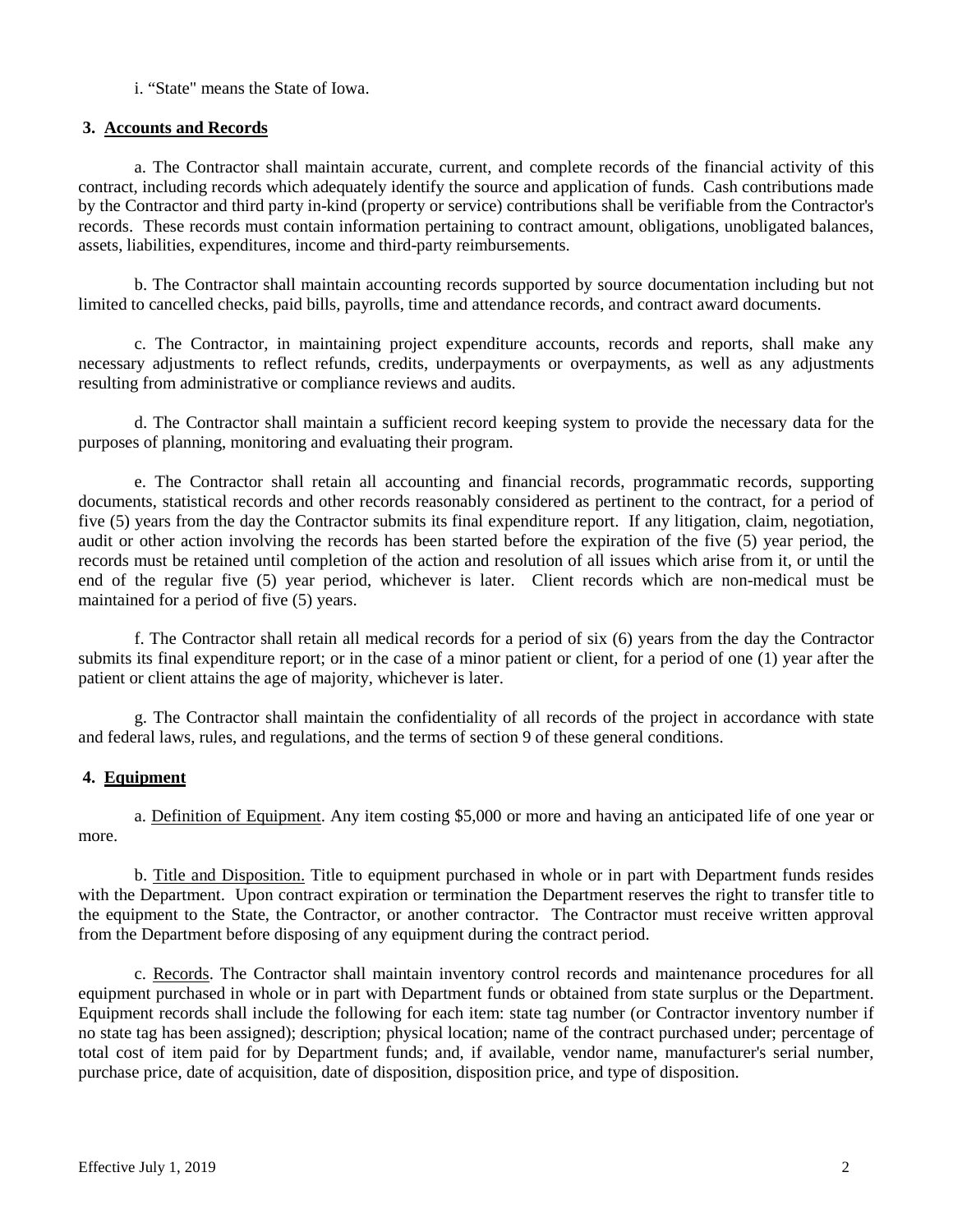d. Control System. A control system (including an annual physical inventory) shall be implemented to ensure adequate safeguards to prevent loss, damage, or theft of the equipment. Any loss, damage, or theft shall be investigated, fully documented, and reported to the Department. The Contractor shall also report suspected theft to local law enforcement. Where the Contractor is authorized to sell the equipment, sale procedures shall provide for competition to the extent practicable and result in the highest possible disposition price.

### **5. Procurement Standards and Subcontracting**

a. Procurement. The Contractor shall use procurement procedures that comply with all applicable federal, state, and local laws and regulations.

b. Subcontracting. None of the work or services relating to this contract shall be subcontracted to another organization or individual without specific prior written approval by the Department except for subcontracts under \$2000. To obtain approval, the Contractor shall submit to the Department the proposed contract or written agreement between the parties. The proposed contract or agreement shall contain:

(1) A list of the work and services to be performed by the subcontractor.

(2) The contract policies and requirements.

(3) Provision for the Department, the Contractor, and any of their duly authorized representatives to have access, for the purpose of audit and examination, to any documents, papers, and records of the subcontractor pertinent to the subcontract.

(4) The amount of the subcontract.

(5) A line item budget of specific costs to be reimbursed under the subcontract or agreement or other cost basis for determining the amount of the subcontract as appropriate.

(6) A statement that all provisions of this contract are included in the subcontract including audit requirements.

(7) Period of performance.

(8) Any additional subcontract conditions.

c. Any subcontract or other written agreement shall not affect the Contractor's overall responsibility and accountability to the Department for the overall direction of the project.

d. If during the course of the subcontract period the Contractor or subcontractor wishes to change or revise the subcontract, prior written approval from the Department is required.

e. The Contractor shall maintain a contract administration system which ensures that subcontractors perform in accordance with the terms, conditions, and specifications of their contracts or purchase orders.

f. The Contractor shall maintain written standards of conduct governing the performance of its employees engaged in the award and administration of any subcontract. No employee, officer or agent of the Contractor or subcontractor shall participate in the selection or in the award or administration of a subcontract if a conflict of interest, real or apparent, exists.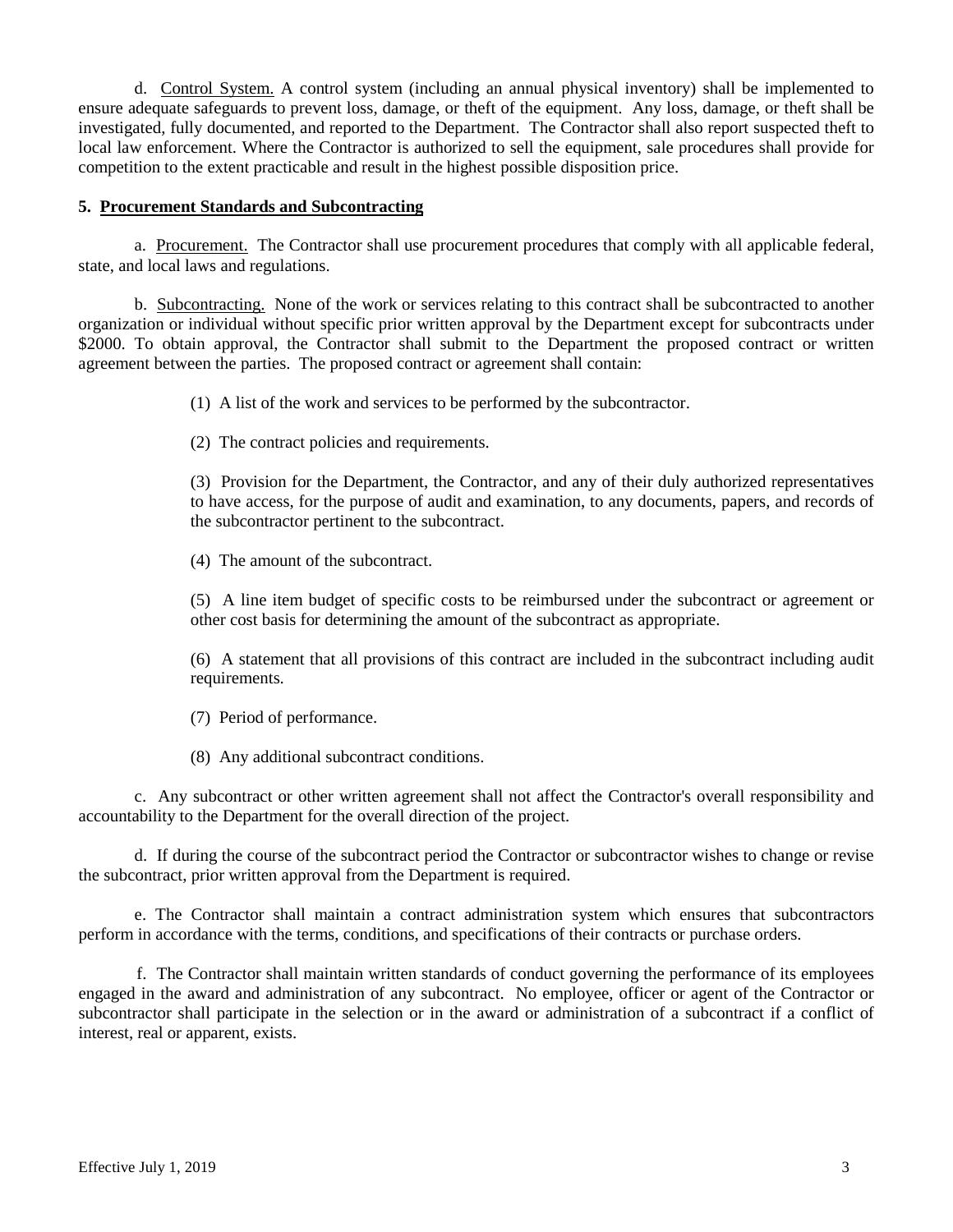# **6. Program Income**

a. Program income means gross income earned by the Contractor from sources other than the Department that is directly generated by a contract-supported activity or is earned as a result of the contract agreement. It includes, but is not limited to, income in the form of fees for services performed during the contract or subcontract period, proceeds from the sale of tangible personal or real property or equipment, usage or rental fees, and patent or copyright royalties.

b. Program income may be retained by the Contractor and shall be used for the program in accordance with the conditions of the contract unless the Special Conditions of the contract specify otherwise. Program income may be used to meet the cost sharing or matching requirement of the contract.

c. When prior year refunds or rebates result from the expenditure of Department provided funds, they shall be returned to the Department in the same proportion that the Department funds are to the project's total income or income related to any subcontract, as appropriate.

d. Cash advances, whether permanent or in the form of working capital, must be maintained in interest bearing accounts. Interest earned by the Contractor on cash advances shall be allocated by the Contractor to the program for which the cash advance was received. All interest earned on cash advances shall be remitted to the Department on a quarterly basis, or more frequently if requested by the Department. Interest amounts up to \$250 per contract period in the aggregate for **all** federal funded programs may be retained by the Contractor for administrative expenses only.

#### **7. Non-Supplanting Requirement**

Federal and State funds made available under this contract shall be used to supplement and increase the level of state, local and other non-federal funds that would in the absence of such federal and State funds be made available for the programs and activities for which funds are provided and will in no event take the place of state, local and other non-federal funds.

#### **8. Publications, Copyrights and Rights in Data, and Patents**

a. Publications. The Contractor shall not publish the results of contract activity without prior written approval by the Department. Such publication (written, visual, or audio) shall contain an acknowledgment of Department contract support. A copy of any such publication shall be furnished to the Department at no cost.

b. Rights in Data. Records and data provided by or collected on behalf of the Department pursuant to this contract shall remain the property of the Department at all times.

c. Ownership and Assignment of Other Deliverables. Contractor agrees that the State and Department shall become the sole and exclusive owners of all Deliverables. Contractor hereby irrevocably assigns, transfers and conveys to the State and the Department all right, title and interest in and to all Deliverables and all intellectual property rights and proprietary rights arising out of, embodied in, or related to such Deliverables, including copyrights, patents, trademarks, trade secrets, trade dress, mask work, utility design, derivative works, and all other rights and interests therein or related thereto. Contractor represents and warrants that the State and the Department shall acquire good and clear title to all Deliverables, free from any claims, liens, security interests, encumbrances, intellectual property rights, proprietary rights, or other rights or interests of Contractor or of any third party, including any employee, agent, contractor, subcontractor, subsidiary or affiliate of Contractor. The Contractor (and Contractor's employees, agents, contractors, subcontractors, subsidiaries and affiliates) shall not retain any property interests or other rights in and to the Deliverables and shall not use any Deliverables, in whole or in part, for any purpose, without the prior written consent of the Department and the payment of such royalties or other compensation as the Department deems appropriate. Unless otherwise requested by Department, upon completion or termination of this Contract, Contractor will immediately turn over to Department all Deliverables not previously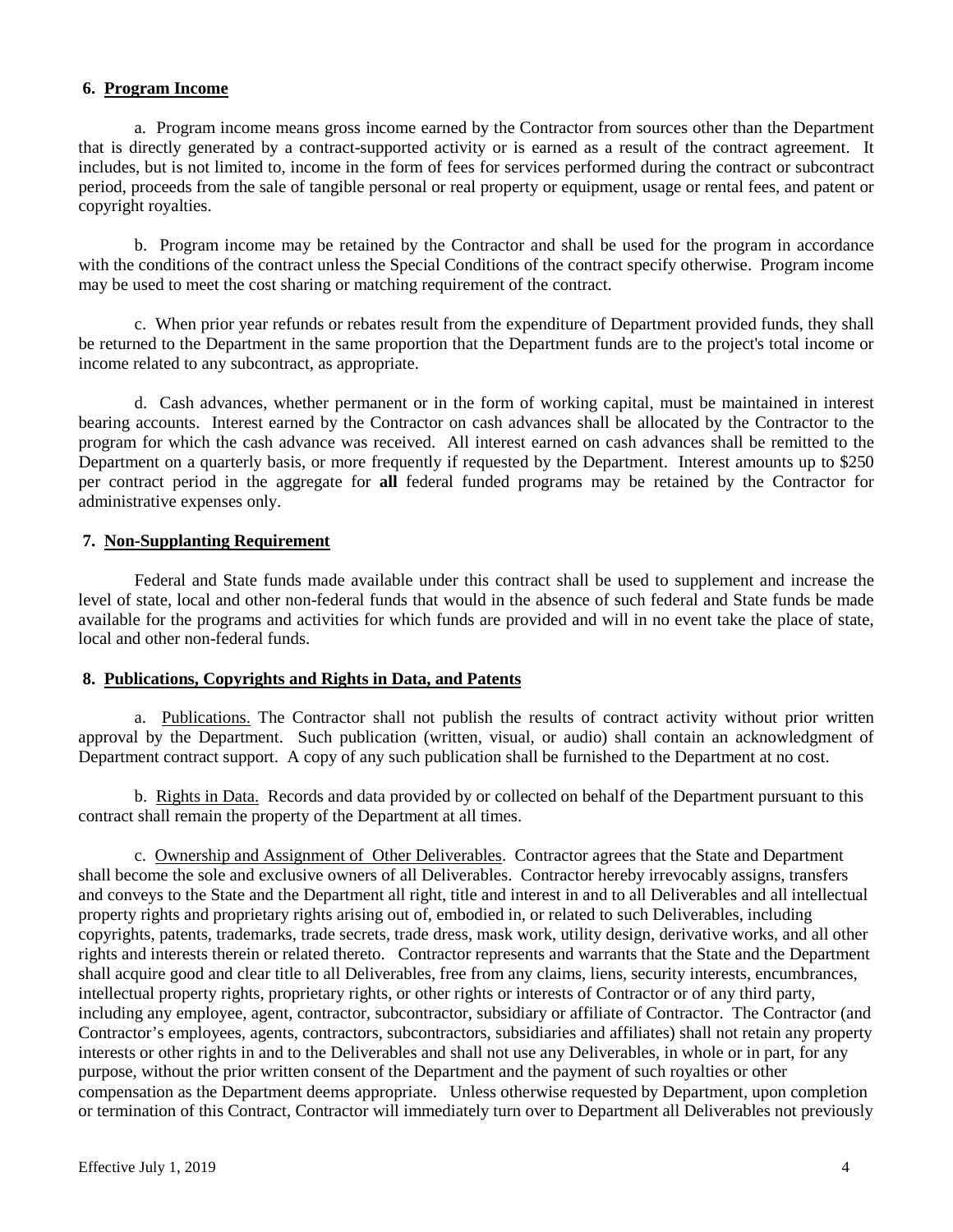delivered to Department, and no copies thereof shall be retained by Contractor or its employees, agents, subcontractors or affiliates, without the prior written consent of Department. To the extent any of Contractor's rights in any Deliverables are not subject to assignment or transfer hereunder, including any moral rights and any rights of attribution and of integrity, Contractor hereby irrevocably and unconditionally waives all such rights and enforcement thereof and agrees not to challenge the State's rights in and to the Deliverables.

c. Patents. If any patentable invention is developed by an employee of the Contractor in the course of employment related to this contract, such invention shall be reported to the Department. The Department shall be entitled to a share, proportionate to Department funding, of rights to said invention, including title to and license rights under any patent application or patent which may be issued.

d. Use of Department identifiers. Any use of the Department's name, logo, or other identifying information must have prior written approval from the Department.

# **9. Release of Information and Confidentiality of Records and Data**

a. Release of Contract Information to the Department. The Contractor agrees to provide to the Department, upon request, all records related to the contract including, but not limited to, client records, statistical information, data, board and other administrative records, and financial records, including budget, accounting activities, financial statements, and the annual audit in accordance with Code of Federal Regulations, Title 45.

b. Confidentiality of Client Records. The Contractor's policies and procedures shall provide that records regarding the identity, diagnosis, prognosis, and services provided to any client in connection with the performance of the contract are confidential and that such records shall be disclosed only under the circumstances expressly authorized under state or federal confidentiality laws, rules or regulations. The Contractor shall maintain all identifiable and personal indicators related to records and data as strictly confidential and shall not use or release such records or data for any purpose unless authorized by the contract. The Contractor may not link the data provided by the Department or collected by the Contractor with any other datasets without prior written permission from the Department.

c. Security of Client Files and Data. The Contractor's employees, agents, and subcontractors shall be allowed access to confidential records only as necessary for the performance of their duties related to the contract and in accordance with the policies and procedures of the custodian of the records. The Contractor shall maintain policies and procedures for safeguarding the confidentiality of such data, and may be liable civilly or criminally under state or federal confidentiality laws, rules or regulations for the unauthorized release of such information.

d. Unauthorized Disclosure. The Contractor shall maintain the confidentiality of all records related to this contract in accordance with state and federal laws and regulations. The Contractor shall protect from unauthorized disclosure all confidential records and data, including but not limited to the names and other identifying information of persons receiving services pursuant to this contract, except for statistical information not identifying any client. The Contractor shall not use such identifying information for any purpose other than carrying out the Contractor's obligations under this contract. The Contractor shall promptly transmit to the Department all requests for disclosure of such identifying information to anyone other than the Department and the Contractor shall not disseminate such information without prior written authorization from the Department. For purposes of this paragraph, the term "identifying" shall include, but not be limited to, name, identifying number, symbol, or other identifier particularly assigned to the individual. The Contractor shall immediately report to the Department any unauthorized disclosure of confidential information. The Contractor's obligations under this section shall survive termination of this contract.

e. The Contractor's obligations under this section of the Contract shall survive termination or expiration of this Contract.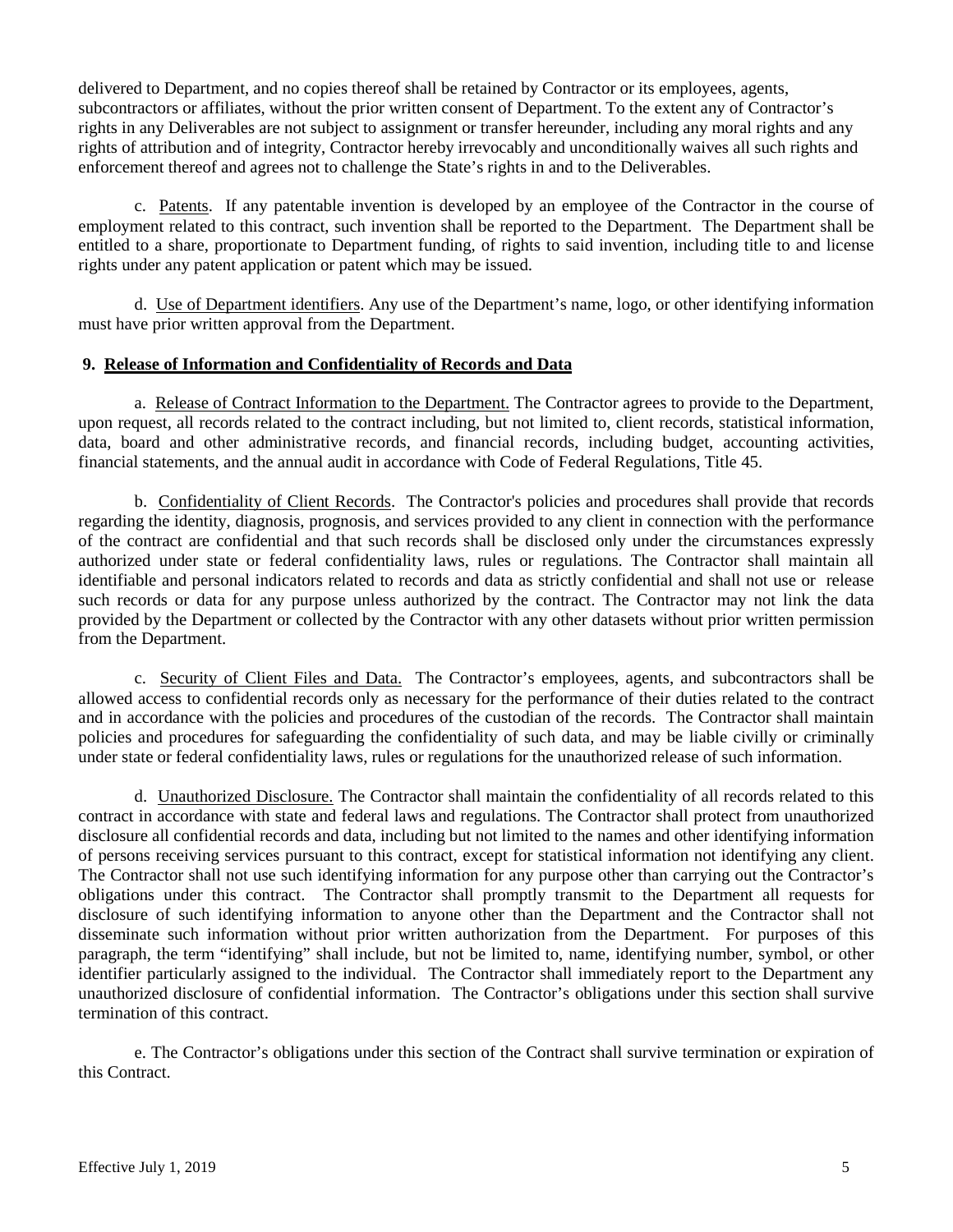### **10. Confidentiality, IT Standards and Security**

a. The Contractor will comply with and adhere to the following Department and State information technology standards and provide training to Contractor's employees and subcontractors concerning such standards, procedures and protocols as applicable.

- (1) Data Backup Standard: Applicable to Contractors which utilize data systems to process, store, transmit or monitor information essential to the performance of Department required services.
- (2) Data Stewardship Standard: Applicable to Contractors which utilize data systems to process, store, transmit or monitor information essential to the performance of Department required services.
- (3) Interconnectivity Standard: Applicable to Contractors which utilize data systems to process, store, transmit or monitor information essential to the performance of Department required services.
- (4) Laptop Data Protection Standard: Applicable to Contractors which utilize laptops to process, store, transmit or monitor data essential to the performance of Department required services or connects to state owned or managed network.
- (5) Removable Storage Encryption Standard: Applicable to Contractors which utilize removable storage devices to process, store, transmit or monitor information essential to the performance of Department required services.
- (6) Web Application Security Standard: Applicable to Contractors which develop, manage or utilize state resources including but not limited to websites, data systems, desktop applications and web based services.
- (7) Website Accessibility Standard: Applicable to Contractors which develop and maintain Department web pages.

Current state information technology standards are accessible online at.<https://ocio.iowa.gov/home/standards>

b. The Contractor will take all precautions and actions necessary to: (i) prevent unauthorized access to the Department's and the State's systems, networks, computers, property, records, data, and information; and (ii) ensure that all of the Department's and the State's documentation, electronic files, data, and systems are developed, used, and maintained in a secure manner, protecting their confidentiality, integrity and availability. Contractor agrees that it will not copy, reproduce, transmit, or remove any Department (or State) information or data without the prior written consent of the Department. Contractor agrees that it shall be liable for any damages, losses, and expenses suffered or incurred by the Department or the State as a result of: (a) any breach of this section, or (b) any breaches of security (including those described below) that are caused by any action or omission of Contractor or Contractor's employees, agents and subcontractors. Breaches of security include, but are not limited to:

- (1) Disclosure of confidential or sensitive information;
- (2) Unauthorized access to Department or State systems;
- (3) Illegal technology transfer;
- (4) Sabotage or destruction of Department or State information or information systems;
- (5) Compromise or denial of Department or State information or information systems;
- (6) Damage to or loss of Department or State information or information systems; and
- (7) Theft.

c. The Contractor shall immediately report to the Department any such breach of security. In the event of a breach of this section or any breach of security as described herein, the Department may terminate this Agreement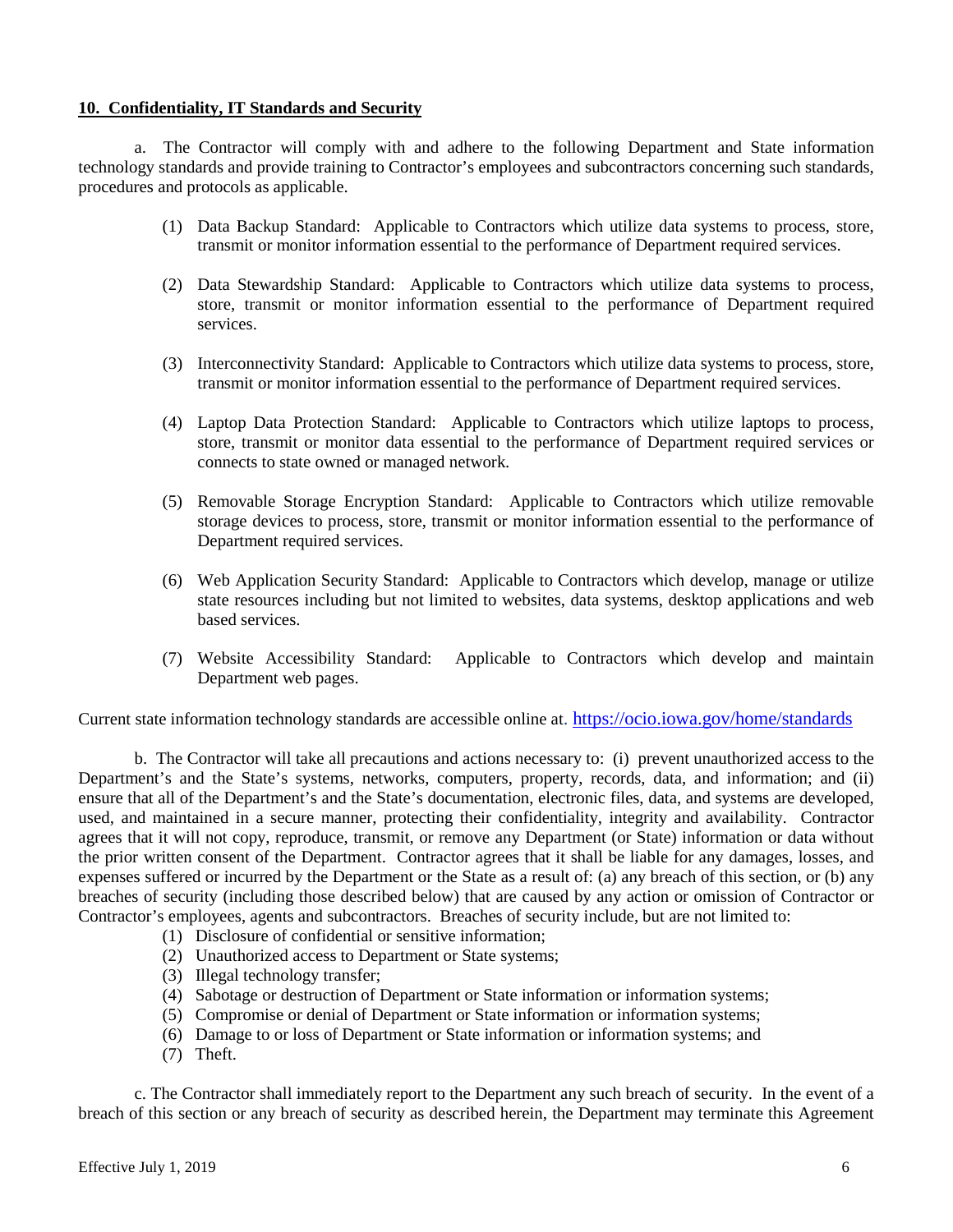immediately without penalty or liability to the Department and the State and without affording Contractor any opportunity to cure.

# **11. Conflict of Interest**

a. The provisions of Iowa Code Chapter 68B shall apply to this agreement. In the event a conflict of interest is proven to the Department, the Department shall terminate the contract, and the Contractor shall be liable for any excess costs to the Department as a result of contract default.

b. The Contractor shall establish safeguards to prevent employees, consultants, or members of governing bodies from using their positions for purposes that are, or give the appearance of being, motivated by the desire for private gain for themselves or others with whom they have family, business, or other ties.

c. The Contractor shall report any related party transaction to the Department. Written approval from the Department shall be required prior to such transaction.

d. The Contractor represents and warrants that no relationship exists or will exist during the Contract period between the Contractor and the Department that is a conflict of interest. No employee, officer, or agent of the Contractor or a subcontractor shall participate in the selection, award, or administration of a contract or subcontract if a conflict of interest exists.

# **12. Private Consultation**

Employees of the Contractor whose salaries are paid by Department funds shall not engage in private consultation during the hours that are paid for by Department funds.

#### **13. Qualifications of Staff**

The Contractor shall be responsible for assuring that all persons, whether they are employees, agents, subcontractors or anyone acting for or on behalf of the Contractor, are properly licensed, certified or accredited as required under applicable state law and the Iowa Administrative Code. The Contractor shall provide standards for service providers who are not otherwise licensed, certified or accredited under state law or the Iowa Administrative Code.

# **14. Insurance**

The Contractor, and any subcontractor, shall maintain in full force and effect, with insurance companies licensed by the State of Iowa, at the Contractor's expense, insurance covering its work during the entire term of this Contract and any extensions or renewals thereof. The Contractor's insurance shall, among other things, be occurrence based and shall insure against any loss or damage resulting from or related to the Contractor's performance of this Contract regardless of the date the claim is filed or expiration of the policy. The State of Iowa and the Department shall be named as additional insureds or loss payees, or the Contractor shall obtain an endorsement to the same effect, as applicable. Unless otherwise requested by the Department in writing, the Contractor shall cause to be issued insurance coverages insuring the Contractor and/or subcontractors against all general liabilities, product liability, personal injury, property damage, and (where applicable) professional liability. In addition, the Contractor shall ensure it has any necessary workers' compensation and employer liability insurance as required by Iowa law.

#### **15. Audit or Examination of Records**

a. Contractors that expend \$750,000 or more in a fiscal year in federal awards (from all sources) shall have a single audit conducted for that year in accordance with the provisions of OMB Uniform Administrative Requirements, Cost Principles, and Audit Requirements. Single Audits must be completed and the data collection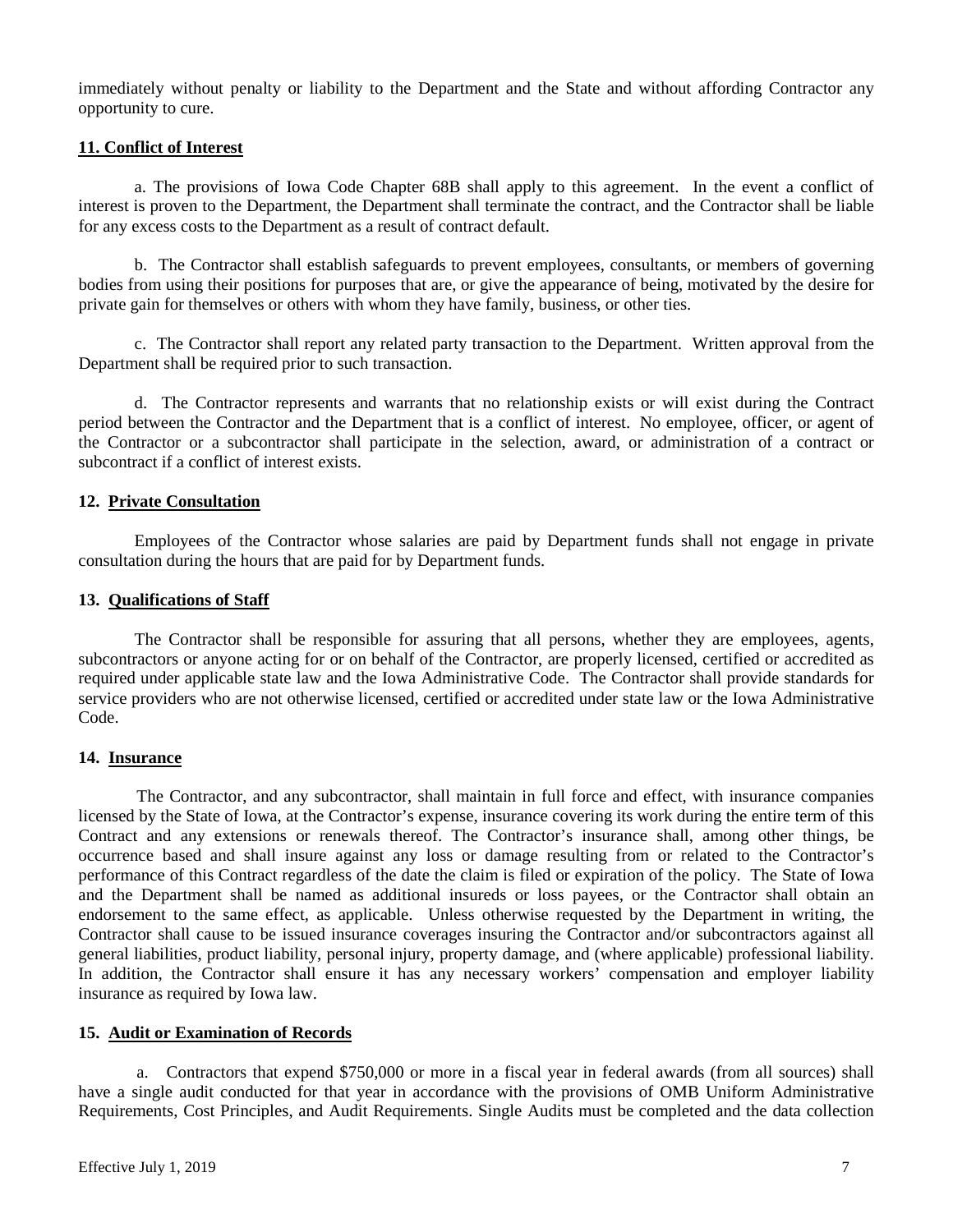form and reporting package must be submitted electronically to the Federal Audit Clearinghouse within the earlier of 30 calendar days after receipt of the auditor's report(s), or nine months after the end of the audit period. The contractor shall submit to the Department one (1) copy of the separate letter to management addressing nonmaterial findings, if provided by the auditor.

b. Contractors that are independently audited but not required to submit the audit report per the criteria above, Article 15.a. shall submit one (1) copy of the audit report to the Department within thirty (30) working days of its issuance, unless specific exemption is granted in writing by the Department. To be submitted with the audit is a copy of the separate letter to management addressing non-material findings, if provided by the auditor

c. The Department may require, at any time and at its sole discretion, that recipients of non-federal and/or federal funds have an audit performed. The Contractor shall submit one (1) copy of the audit report to the Department within thirty (30) working days of its issuance, unless specific exemption is granted in writing by the Department. The Contractor shall submit with the audit report a copy of the separate letter to management addressing non-material findings, if provided by the auditor .The Contractor may be required to comply with other prescribed compliance and review procedures.

d. The Contractor shall be solely responsible for the cost of any required audit unless otherwise agreed in writing by the Department. When the Department has agreed in writing to pay for the required audit services, the Department reserves the right to refuse payment for audit services which do not meet Federal or State requirements.

e. The Department may require a pre-award survey by the State Auditor for contractors.

f. The Contractor agrees that the Department, Auditor of the State or any authorized representative of the State, and where Federal funds are involved, the Comptroller General of the United States or any other authorized representative of the United States Government, shall have access to, and the right to examine, audit, excerpt and transcribe any pertinent books, documents, paper, and records of the Contractor related to order, invoices, payments or other documentation pertaining to this contract.

g. The Contractor agrees that the Department or its authorized representatives may have access to medical records and quality assurance materials for purposes of an independent audit of quality assurance and quality of care.

h. The Contractor shall not charge the Department a fee to audit, inspect or examine Contractor's records.

# **16. Contract Performance**

a. The Department reserves the sole right to monitor Contractor performance through site visits, reports, or other means deemed necessary by the Department. The Contractor agrees that the Department may conduct site visits to review contract compliance, assess management controls, assess relevant services and activities, and provide technical assistance. The Contractor agrees to ensure the cooperation of the Contractor's employees, agents, and board members in such efforts and provide all requested information to the Department in the manner determined by the Department.

b. Following each site visit or review of requested information, the Department may submit a written report to the Contractor which identifies the findings. A Corrective Action Plan with a timetable to address any deficiencies or problems noted in the report may be requested. The Corrective Action Plan shall be submitted to the Department for approval within the timelines outlined in the written report. The Contractor agrees to implement the plan after it is approved by the Department. Failure to do so may result in suspension or termination of the contract.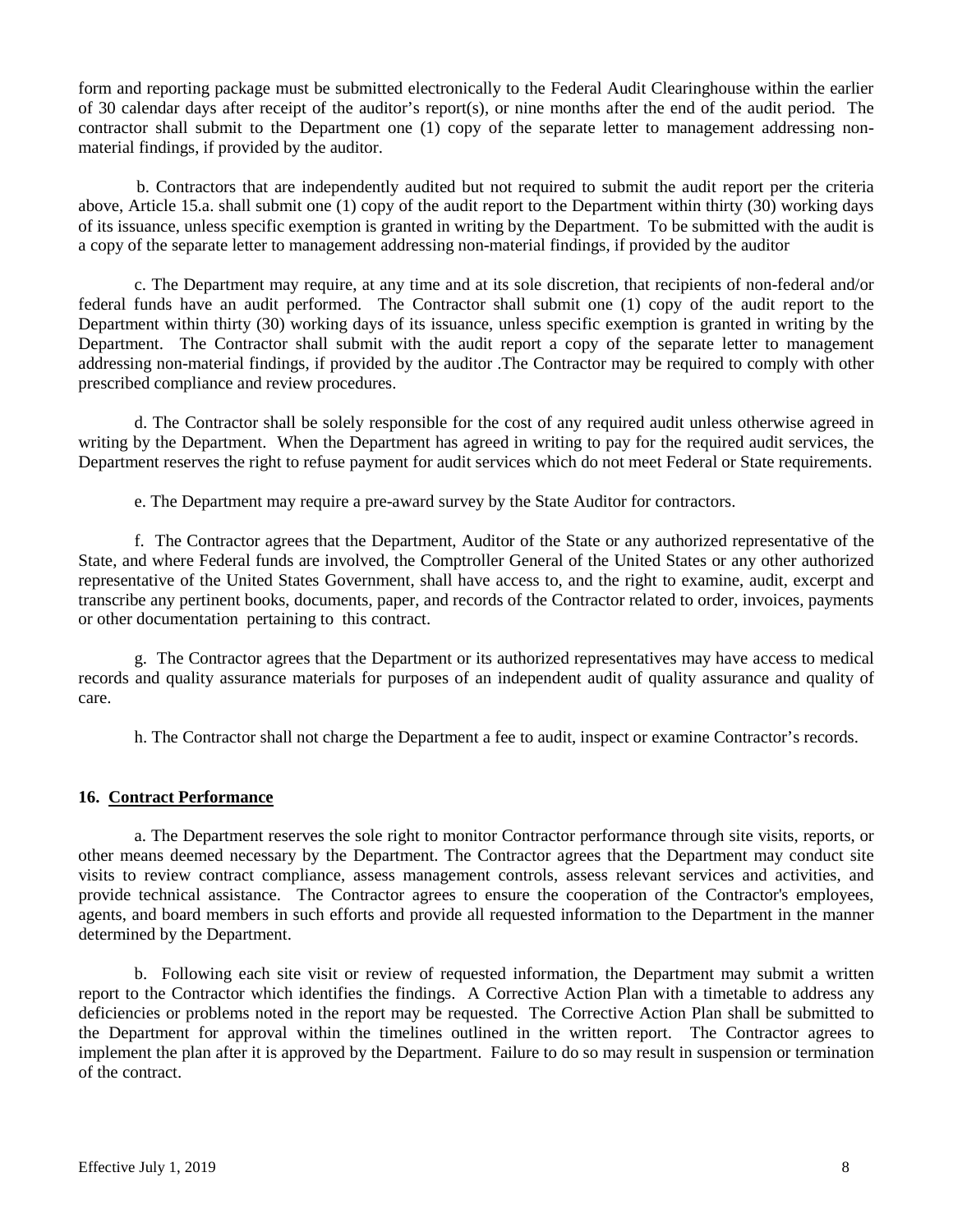# **17. Availability of Funds**

The disbursement of funds under this contract is contingent upon the continued availability of federal, state, or private funds to the Department.

#### **18. Withholding of Support**

a. With five (5) working days written notice, the Department may temporarily withhold payment of Department funds. The Contractor may be required to submit a corrective action plan for approval by the Department. Reasons for withholding payment of funds may include, but are not limited to:

(1) Delinquency in submitting required reports.

(2) Failure to show satisfactory progress in achieving the objectives of the project or failure to meet the terms and conditions of the contract.

(3) Failure to provide adequate management of contract funds or equipment.

(4) Failure of any Deliverable to meet or conform to any applicable Specifications.

b. Temporary withholding of funds does not constitute just cause for the Contractor to interrupt services to clients or to otherwise cease work under this Contract. No interest shall accrue or be paid to the Contractor on any amounts withheld or retained by the Department under this Contract.

#### **19. Suspension**

a. When, as determined by the Department, a Contractor has materially failed to comply with the terms and conditions of the contract, the Department may suspend the contract, in whole or in part, upon written notice. The notice of suspension shall state the reason(s) for the suspension, any corrective action required, and the effective date.

b. The Department shall have the right to suspend the contract without penalty by providing ten (10) days written notice to the Contractor if any of the following conditions exist:

> i. The legislature or governor fail in the sole opinion of the Department to appropriate funds sufficient to allow the Department to either meet its obligations under this Contract or to operate as required and to fulfill its obligations under this Contract; or

> ii. Adequate funds are de-appropriated, reduced, or not allocated or available or if funds needed by the Department, at the Department's sole discretion, are insufficient for any reason;

> iii. The Department's authorization to operate is withdrawn or there is a material alteration in the programs administered by the Department;

iv. The Department's duties are substantially modified.

c. A suspension shall be in effect until the Contractor has provided evidence satisfactory to the Department that corrective action has been or will be taken, until the contract is terminated; or until sufficient funding is reallocated to the Department, as determined by the Department in its sole discretion.

d. Obligations incurred by the Contractor during the suspension period shall not be allowed unless expressly authorized in the notice of suspension or otherwise expressly approved by the Department. Necessary costs which the Contractor could not reasonably avoid during the suspension shall be allowed only if the Contractor had a prior obligation for those expenses.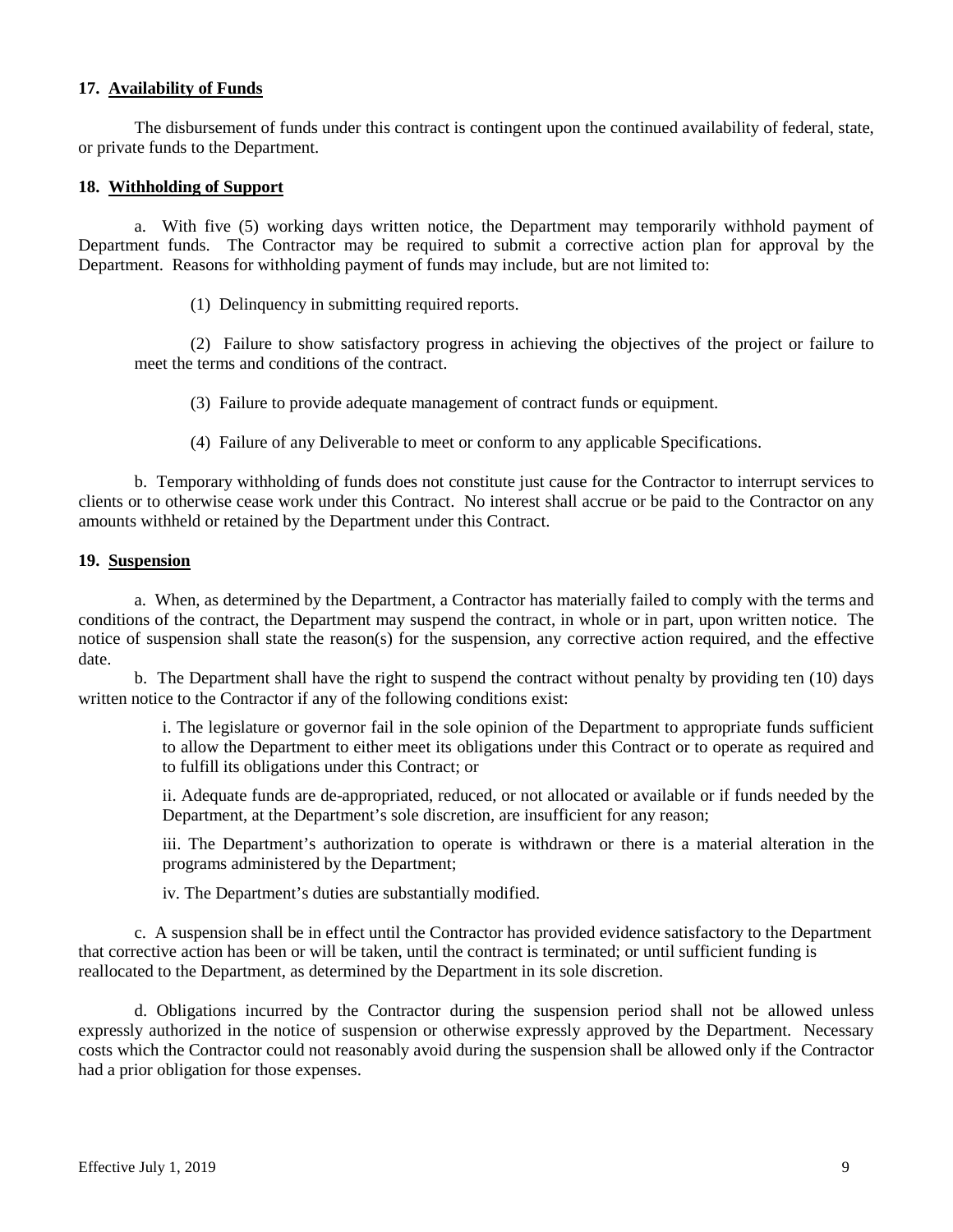#### **20. Termination**

a. This Contract may be terminated by the Contractor upon sixty (60) days advance written notice only for the failure of the Department to comply with any material term, condition, or provision of this Contract, including but not limited to the failure to make timely payment for work performed on the Deliverables. In this event, the Contractor shall deliver to the Department written notice specifying the nature of the Department's default. The Department shall have the sixty day notice period to correct the problem that resulted in the default notice.

b. This Contract may be terminated effective immediately by either party when circumstances beyond the control of the Department or the Contractor make continuation of this contract impossible.

c. This Contract may be terminated solely by the Department for any of the following reasons:

(1) Default by the Contractor. The failure of the Contractor to comply with any material term, condition, or provision of this contract shall constitute a default by the Contractor. In this event, the Department shall deliver to the Contractor written notice specifying the nature of the Contractor's default. The Department's notice shall also include any penalties due for late or unsatisfactory performance. The Department may make termination of the contract effective immediately. If the notice of default sent by the Department does not indicate that the contract shall be terminated effective immediately, the Contractor shall have ten (10) days after receipt of such notice to correct the problem which resulted in the default notice and to submit payment for the fine imposed. The Department may thereafter issue a notice of immediate termination if the default is not corrected to the satisfaction of the Department or payment of the proposed fine is not received within the ten-day period.

(2) The Convenience of the Department. The Department may terminate this Contract in whole or in part without the payment of any penalty or incurring any further obligation to the Contractor whenever, for any reason, the Department shall determine that such termination is in the best interest of the State. In this event, the Department shall issue a termination notice to the Contractor at least ten (10) days prior to the effective termination date. Following termination upon notice, the Contractor shall be entitled to compensation, upon submission of invoices and proper proof of claim, for services provided under this Contract up to and including the date of termination.

(3) Bankruptcy or Insolvency. Any of the following has been engaged in by or occurred with respect to Contractor or any corporation, shareholder or entity having or owning a controlling interest in Contractor:

> i. Commencing or permitting a filing against it which is not discharged within ninety (90) days, of a case or other proceeding seeking liquidation, reorganization, or other relief with respect to itself or its debts under any bankruptcy, insolvency, or other similar law now or hereafter in effect; or filing an answer admitting the material allegations of a petition filed against it in any involuntary case or other proceeding commenced against it seeking liquidation, reorganization, or other relief under any bankruptcy, insolvency, or other similar law now or hereafter in effect with respect to it or its debts; or consenting to any such relief or to the appointment of or taking possession by any such official in any voluntary case or other proceeding commenced against it seeking liquidation, reorganization, or other relief under any bankruptcy, insolvency, or other similar law now or hereafter in effect with respect to it or its debts;

i. Seeking or suffering the appointment of a trustee, receiver, liquidator, custodian or other similar official of it or any substantial part of its assets;

ii.Making an assignment for the benefit of creditors;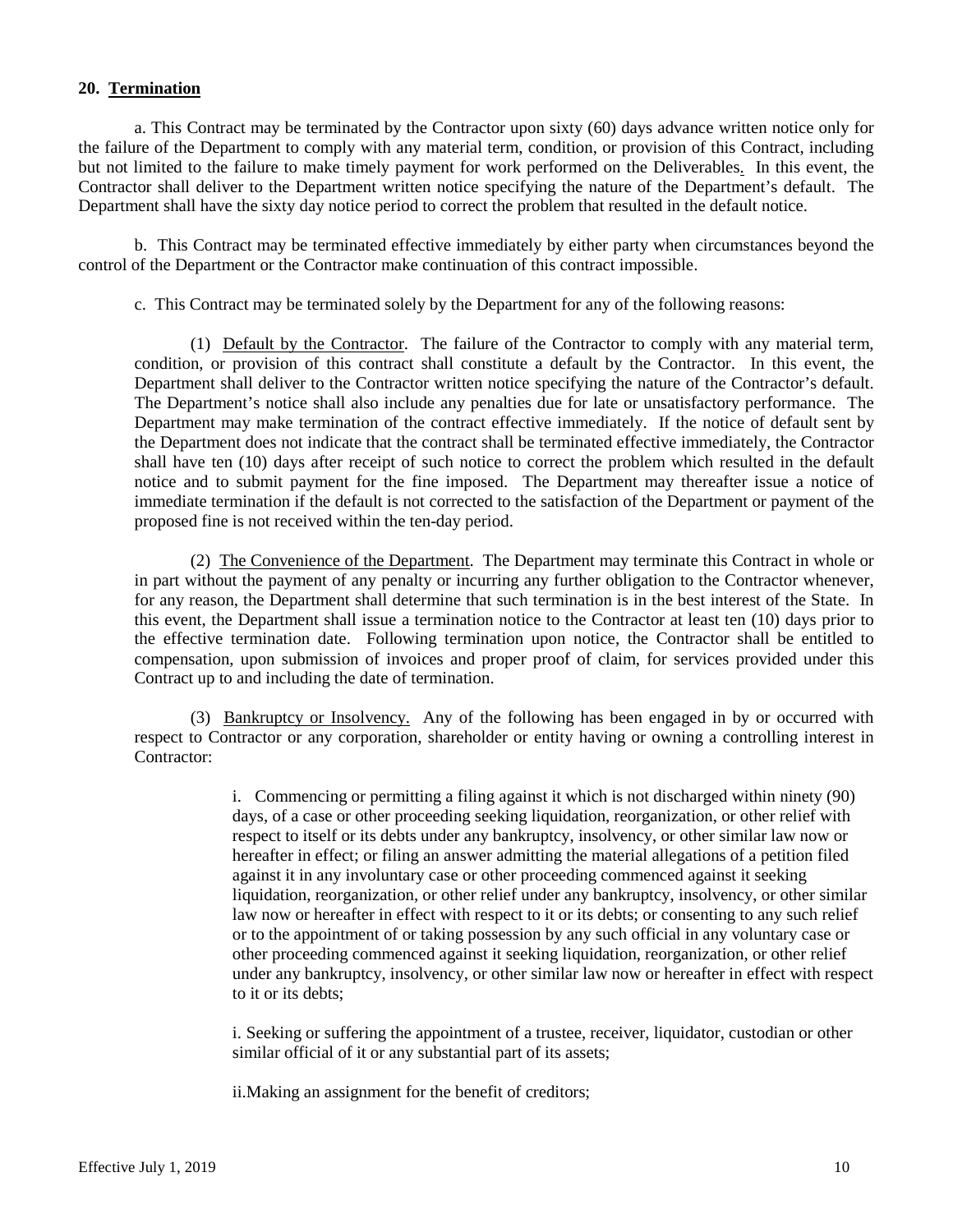iii. Failing, being unable, or admitting in writing the inability generally to pay its debts or obligations as they become due or failing to maintain a positive net worth and such additional capital and liquidity as is reasonably adequate or necessary in connection with Contractor's performance of its obligations under this Contract; or

iv. Taking any action to authorize any of the foregoing.

(4) Lack of Funds or Change in Law. Notwithstanding anything in this Contract to the contrary, the Department shall have the right to terminate this contract without penalty by providing ten (10) days written notice to the Contractor if any of the following conditions exist:

> i. The legislature or governor fail in the sole opinion of the Department to appropriate funds sufficient to allow the Department to either meet its obligations under this Contract or to operate as required and to fulfill its obligations under this Contract; or

> ii. Adequate funds are de-appropriated, reduced, or not allocated or available or if funds needed by the Department, at the Department's sole discretion, are insufficient for any reason;

> iii.The Department's authorization to operate is withdrawn or there is a material alteration in the programs administered by the Department;

iv. The Department's duties are substantially modified.

(5) Conflict of interest. In the event that the Contractor is proven to have a conflict of interest, as defined in section 11 of this contract, the Department shall immediately terminate this contract.

d. In addition, the Department may terminate this Contract effective immediately without penalty and without advance notice or opportunity to cure for any of the following reasons:

> i. Contractor furnished any statement, representation, warranty or certification in connection with this Contract, the RFP or other solicitation document or the Proposal that is false, deceptive, or materially incorrect or incomplete;

> ii. Contractor or any of Contractor's officers, directors, employees, agents, subsidiaries, affiliates, contractors or subcontractors has committed or engaged in fraud, misappropriation, embezzlement, malfeasance, misfeasance, or bad faith;

> iii. Contractor or any parent or affiliate of Contractor owning a controlling interest in Contractor dissolves;

iv. Contractor terminates or suspends its business;

v. Contractor's corporate existence or good standing in Iowa is suspended, terminated, revoked or forfeited, or any license or certification held by Contractor related to Contractor's performance under this Contract is suspended, terminated, revoked, or forfeited;

vi. Contractor has failed to comply with any applicable international, federal, state (including, but not limited to Iowa Code chapter 8F), or local laws, rules, ordinances, regulations or orders when performing within the scope of this Contract;

vii. The Department determines or believes the Contractor has engaged in conduct that: (a) has or may expose the Department or the State to material liability, or (b) has caused or may cause a person's life, health or safety to be jeopardized;

viii. Contractor infringes or allegedly infringes or violates any patent, trademark, copyright, trade dress or any other intellectual property right or proprietary right, or Contractor misappropriates or allegedly misappropriates a trade secret or ;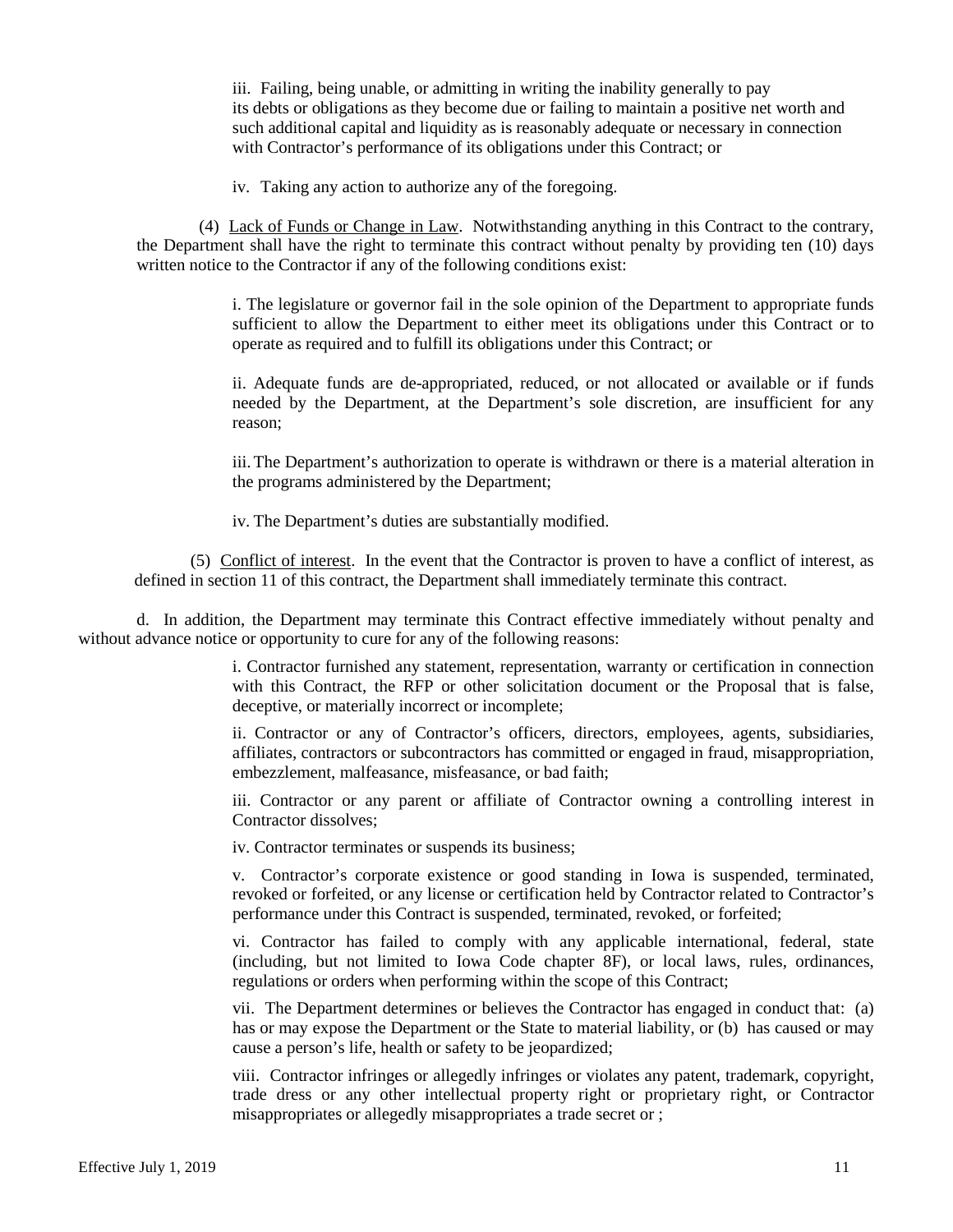### ix.Contractor fails to comply with any applicable confidentiality laws, privacy laws, or any provisions of this Contract pertaining to confidentiality or privacy.

e. In the event of termination, the Contractor shall be reimbursed by the Department only for those allowable costs incurred or encumbered up to and including the termination date, subject to the continued availability of funds to the Department. Upon receipt of notice of termination the Contractor shall cease work under this contract and take all necessary or appropriate steps to limit disbursements and minimize costs, and shall furnish a report within thirty (30) days of the date of notice of termination describing the status of all work under the contract. The Contractor shall also immediately cease using and return to the Department any personal property, equipment, or materials provided by the Department to the Contractor and shall immediately return to the Department any payments made by the Department for services that were not rendered by the Contractor.

f. In the event of termination, the Contractor agrees to deliver such information and items which are due as of the date of termination, including but not limited to partially completed plans, drawings, data, documents, surveys, maps, reports, and models. The Contractor shall ensure a smooth transition of services to clients, regardless of whether this contract terminates prior to or upon the expiration date of the contract. If the Contractor fails to ensure a smooth transition of services to clients, the Department may, at its sole discretion, place the Contractor on its list of contractors barred from entering into any contract with the Department and immediately terminate all other existing contracts between the Department and the Contractor. The Contractor shall cooperate in good faith with the Department and its employees, agents and independent contractors during the transition period between the notification of termination and the substitution of any replacement service provider. The Contractor shall immediately return to the Department any payments made by the Department for Deliverables that were not rendered or provided by Contractor. The Contractor shall immediately deliver to the Department any and all Deliverables for which the Department has made payment (in whole or in part) that are in the possession or under the control of the Contractor or its agents or subcontractors in whatever stage of development and form of recordation such property is expressed or embodied as that time.

g. Should this contract be terminated under subsection  $20(c)(1)$  ("Default by the Contractor") or subsection 20(c)(3) ("Bankruptcy or Insolvency" of the Contractor), or should the Contractor fail to ensure a smooth transition of services to clients as required by subsection 20(f), the Department may, at its sole discretion, place the Contractor on its list of contractors barred from entering into any contract with the Department. Such placement may be permanent or for an indefinite period of time with no possibility of reinstatement for a fixed period of time, at the sole discretion of the Department. The Department may also, at its sole discretion, immediately terminate all contracts between the Department and Contractor if the Contractor is placed on the barred list of contractors.

h. The Department shall not be liable for the following costs or expenses: unemployment compensation; the payment of workers' compensation claims, which occur during the Contract or extend beyond the date on which the Contract terminates; any costs incurred by Contractor in its performance of the Contract, including, but not limited to, startup costs, overhead or other costs associated with the performance of the Contract; any damages or other amounts associated with the loss of prospective profits, anticipated sales, goodwill, or for expenditures, investments or commitments made in connection with this Contract; any taxes Contractor may owe in connection with the performance of this Contract, including, but not limited to, sales taxes, excise taxes, use taxes, income taxes or property taxes.

i. The Department reserves all administrative, contractual and legal remedies which are available in the event that the Contractor violates or breaches the terms of this contract.

j. In the event that Contractor owes the Department or the State any sum under the terms of this Contract, any other contract or agreement, pursuant to a judgment, or pursuant to any law, the Department may, in its sole discretion, set off any such sum against: (1) any sum invoiced by, or owed to, Contractor under this Contract, or (2) any sum or amount owed by the State to Contractor, unless otherwise required by law. The Contractor agrees that this provision constitutes proper and timely notice under any applicable laws governing setoff.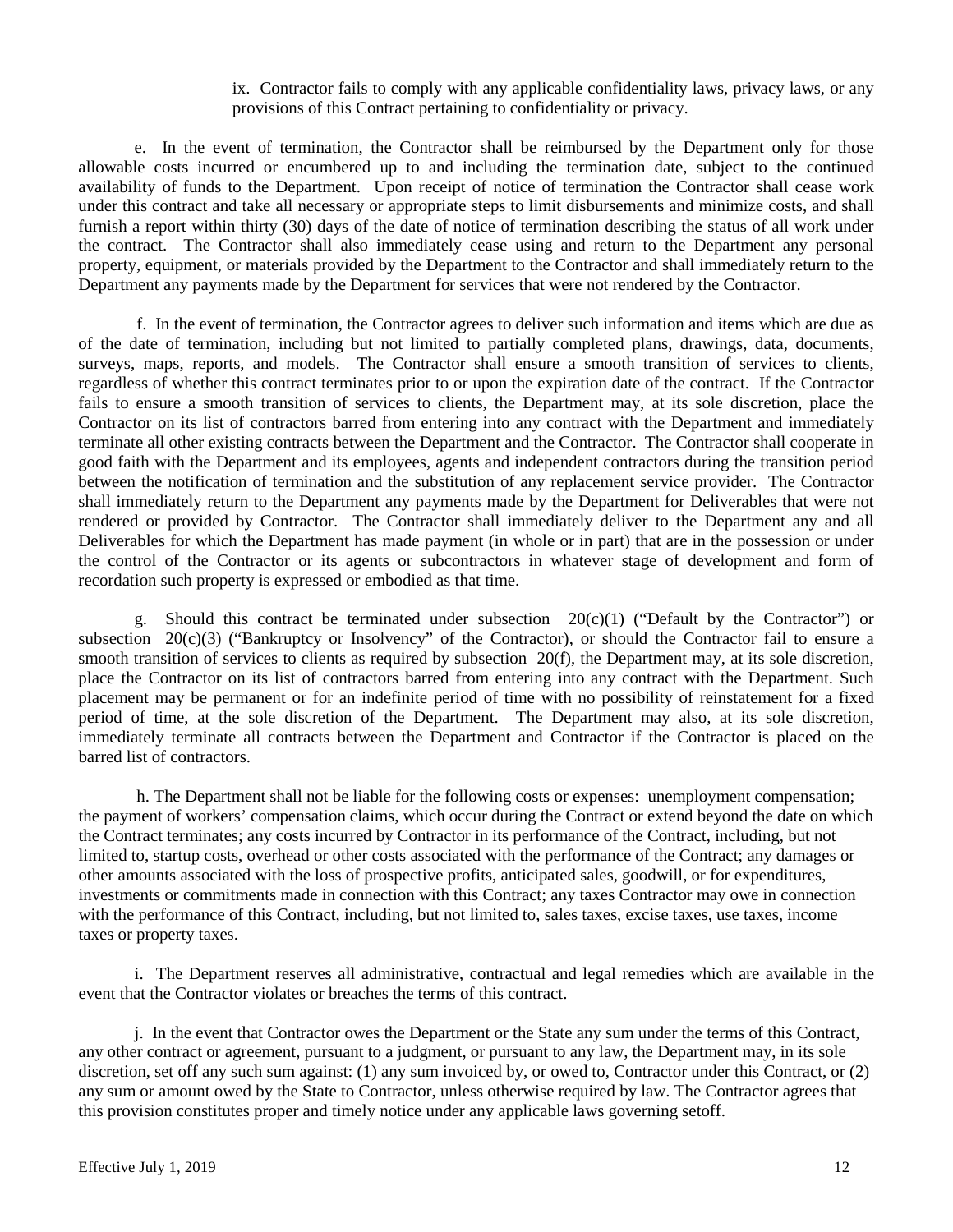k. The Department's right to terminate this Contract shall be in addition to and not exclusive of other remedies available to the Department, and the Department shall be entitled to exercise any other rights and pursue any remedies, in law, at equity, or otherwise.

# **21. Recovery of funds**

If the Department or any state or federal agency determines that the Contractor has been reimbursed for any cost that is unallowable, unallocable, or unreasonable under this contract, the Contractor shall repay those funds within thirty (30) business days of receiving written notice from the Department. The Department may additionally withhold any payment under this contract if the Contractor fails to repay those funds by the established deadline. The Contractor's obligation to repay funds survives the termination of this contract.

# **22. Indemnification**

The Contractor and its successors and assignees agree to indemnify and hold harmless the State of Iowa and the Department and its officers, employees, agents, and volunteers from any and all liabilities, damages, settlements, judgments, costs and expenses, including the reasonable value of time spent by the Attorney General's Office and the costs and expenses and reasonable attorney fees of other counsel required to defend the Department or the State of Iowa, related to or arising from any of the following:

a. Any violation of this contract.

b Any negligent, intentional, or wrongful act or omission of the Contractor, its officers, employees, agents, board members, contractors or subcontractors, or any other person in connection with this project.

c. Any infringement of any patent, trademark, trade dress, trade secret, copyright, or other intellectual property right.

d. The Contractor's performance or attempted performance of this contract.

e. Any failure by the Contractor to comply with all federal, state, and local laws and regulations.

f. Any failure by the Contractor to make all reports, payments, and withholdings required by federal and state law with respect to social security, employee income, and other taxes, fees, or costs required by the Contractor to conduct business in the State of Iowa.

g. The death, bodily injury or damage to property of any enrollee, agent, employee, business invitee or business visitor of the Contractor or any of its subcontractors.

h. Any failure by the Contractor to adhere to the confidentiality provisions of this contract.

# **23. Changes of Key Personnel**

The Contractor's personnel specified by name and title in Article IV of the Special Conditions are considered to be essential to the work or services being performed. If, for any reason, substitution or elimination of a specified individual becomes necessary, the Contractor shall provide written notification to the Department. Such written notification shall include the successor's name and title. The Contractor shall notify the Department in writing within ten (10) working days of any change of key personnel. A copy of the resume for a director hired during the course of the contract shall also be sent to the Department within ten (10) working days from the date of hire.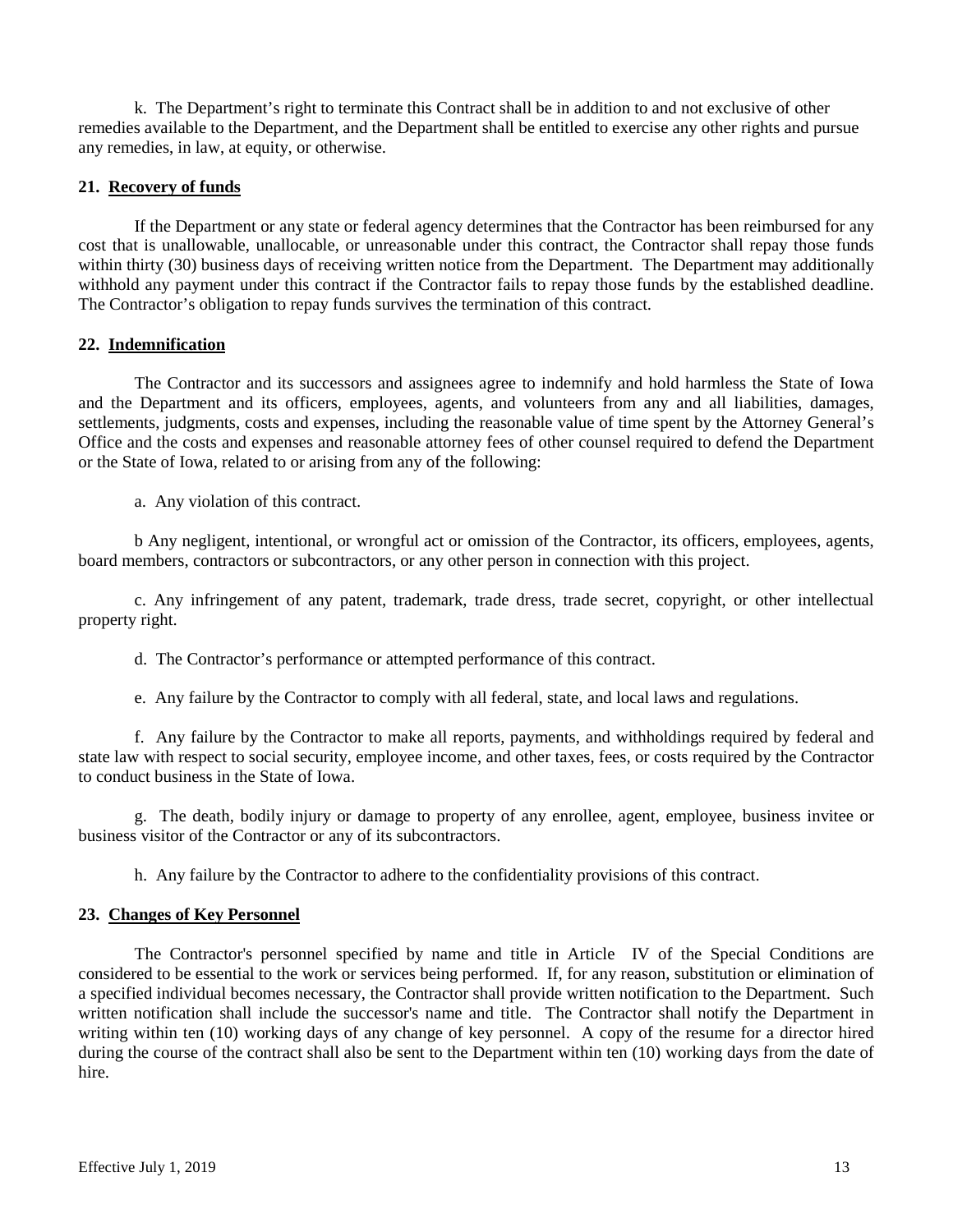# **24. Assignment**

a. This contract shall not be assigned, transferred, or conveyed in whole or in part by the Contractor to any third party or parties without written approval in advance by the Department. The Department reserves the right to not contract with a new contractor.

b. A written agreement with the Contractor to relinquish all rights to the project, and a written agreement with the new contractor to accept all the terms and conditions of the contract shall be submitted to and approved in writing by the Department prior to the date of transfer.

# **25. Changes in Location**

The Department shall be notified of any change in office or service location from that shown in the contract at least ten (10) working days prior to such change

### **26. Changes in Service**

Changes in the services to be provided by the Contractor as outlined in the contract require prior written approval by the Department. Discontinuation of any service may result in a decrease in the contract amount or termination of the contract.

# **27. Warranties**

a.Construction of Warranties Expressed in this Contract with Warranties Implied by Law. Warranties made by the Contractor in this Contract, whether: (a) this Contract specifically denominates the Contractor's promise as a warranty; or (b) the warranty is created by the Contractor's affirmation or promise, by a description of the Deliverables to be provided, or by provision of samples to the Department, shall not be construed as limiting or negating any warranty provided by law, including without limitation, warranties that arise through course of dealing or usage of trade. The warranties expressed in this Contract are intended to modify the warranties implied by law only to the extent that they expand the warranties applicable to the Deliverables provided by the Contractor. The provisions of this section apply during the term of this Contract and any extensions or renewals thereof.

b.The Contractor represents and warrants that: (i) all Deliverables shall be wholly original with and prepared solely by Contractor; or it owns, possesses, holds, and has received or secured all rights, permits, permissions, licenses and authority necessary to provide the Deliverables to the Department hereunder and to assign, grant and convey the rights, benefits, licenses and other rights assigned, granted or conveyed to the Department hereunder or under any license agreement related hereto without violating any rights of any third party; (ii) Contractor has not previously and will not grant any rights in any Deliverables to any third party that are inconsistent with the rights granted to the Department herein; and (iii) the Department shall peacefully and quietly have, hold, possess, use and enjoy the Deliverables without suit, disruption or interruption.

c.The Contractor represents and warrants that: (i) the Deliverables (and all intellectual property rights and proprietary rights arising out of, embodied in, or related to such Deliverables); and (ii) the Department's use of, and exercise of any rights with respect to, the Deliverables (and all intellectual property rights and proprietary rights arising out of, embodied in, or related to such Deliverables), do not and will not, under any circumstances, misappropriate a trade secret or infringe upon or violate any copyright, patent, trademark, trade dress or other intellectual property right, proprietary right or personal right of any third party. Contractor further represents and warrants there is no pending or threatened claim, litigation or action that is based on a claim of infringement or violation of an intellectual property right, proprietary right or personal right or misappropriation of a trade secret related to the Deliverables. Contractor shall inform the Department in writing immediately upon becoming aware of any actual, potential or threatened claim of or cause of action for infringement or violation or an intellectual property right, proprietary right, or personal right or misappropriation of a trade secret. If such a claim or cause of action arises or is likely to arise, then Contractor shall, at the Department's request and at the Contractor's sole expense: (i) procure for the Department the right or license to continue to use the Deliverable at issue; (ii) replace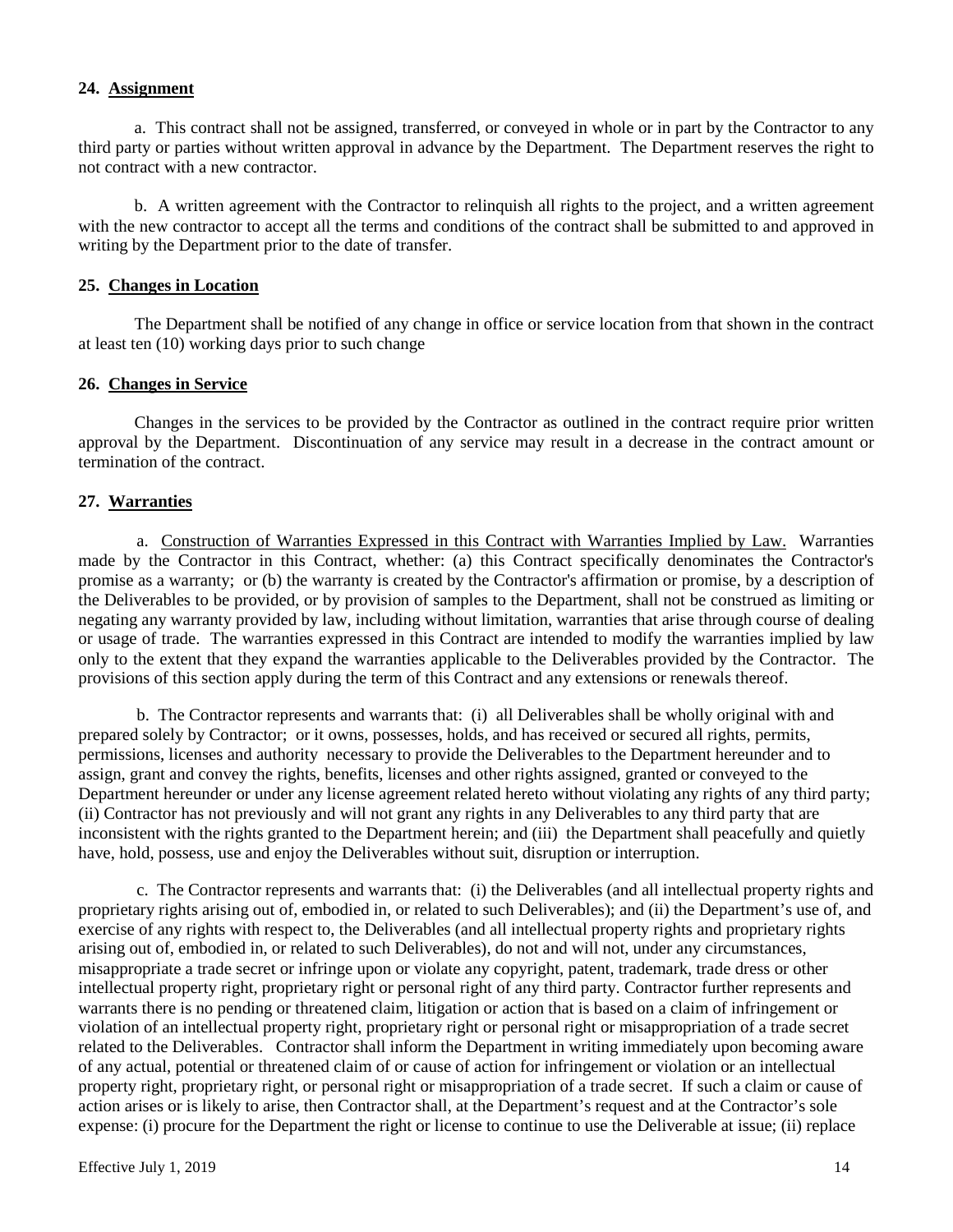such Deliverable with a functionally equivalent or superior Deliverable free of any such infringement, violation or misappropriation; (iii) modify or replace the affected portion of the Deliverable with a functionally equivalent or superior Deliverable free of any such infringement, violation or misappropriation; or (iv) accept the return of the Deliverable at issue and refund to the Department all fees, charges and any other amounts paid by the Department with respect to such Deliverable. In addition, Contractor agrees to indemnify, defend, protect and hold harmless the State and its officers, directors, employees, officials and agents as provided in the Indemnification section of this Contract, including for any breach of the representations and warranties made by Contractor in this section. The foregoing remedies shall be in addition to and not exclusive of other remedies available to the Department and shall survive termination of this Contract.

d.The Contractor represents and warrants that the Deliverables (in whole and in part) shall: (i) be free from material Deficiencies; and (ii) meet, conform to and operate in accordance with all Specifications and in accordance with this Contract during the Warranty Period, as defined in the Special Terms. During the Warranty Period Contractor shall, at its expense, repair, correct or replace any Deliverable that contains or experiences material Deficiencies or fails to meet, conform to or operate in accordance with Specifications within five (5) business days of receiving notice of such Deficiencies or failures from the Department or within such other period as the Department specifies in the notice. In the event Contractor is unable to repair, correct or replace such Deliverable to the Department's satisfaction, Contractor shall refund the fees or other amounts paid for the Deliverables and for any services related thereto. The foregoing shall not constitute an exclusive remedy under this Contract, and the Department shall be entitled to pursue any other available contractual, legal or equitable remedies. Contractor shall be available at all reasonable times to assist the Department with questions, problems and concerns about the Deliverables, to inform the Department promptly of any known Deficiencies in any Deliverables, repair and correct any Deliverables not performing in accordance with the warranties contained in this Contract, notwithstanding that such Deliverable may have been accepted by the Department, and provide the Department with all necessary materials with respect to such repaired or corrected Deliverable.

e.The Contractor represents, warrants and covenants that all services to be performed under this Contract shall be performed in a professional, competent, diligent and workmanlike manner by knowledgeable, trained and qualified personnel, all in accordance with the terms and Specifications of this Contract and the standards of performance considered generally acceptable in the industry for similar tasks and projects. In the absence of a Specification for the performance of any portion of this Contract, the parties agree that the applicable specification shall be the generally accepted industry standard. So long as the Department notifies Contractor of any services performed in violation of this standard, Contractor shall re-perform the services at no cost to the Department, such that the services are rendered in the above-specified manner, or if the Contractor is unable to perform the services as warranted, Contractor shall reimburse the Department any fees or compensation paid to Contractor for the unsatisfactory services.

f.The Contractor represents and warrants that the Deliverables will comply with any applicable federal, state, foreign and local laws, rules, regulations, codes, and ordinances in effect during the term of this Contract, including applicable provisions of Section 508 of the Rehabilitation Act of 1973, as amended, and all standards and requirements established by the Architectural and Transportation Barriers Access Board and the Iowa Department of Administrative Services, Information Technology Enterprise.

 g.Obligations Owed to Third Parties.The Contractor represents and warrants that all obligations owed to third parties with respect to the activities contemplated to be undertaken by the Contractor pursuant to this Contract are or will be fully satisfied by the Contractor so that the Department will not have any obligations with respect thereto.

# **28. Contract Administration**

a. Invalidity. If any provision of this contract is in conflict with any state or federal law or shall be declared to be invalid by any state or federal court of record, such invalidity shall affect only such portions as are declared invalid or in conflict with the law. Any remaining portion shall continue to be in effect.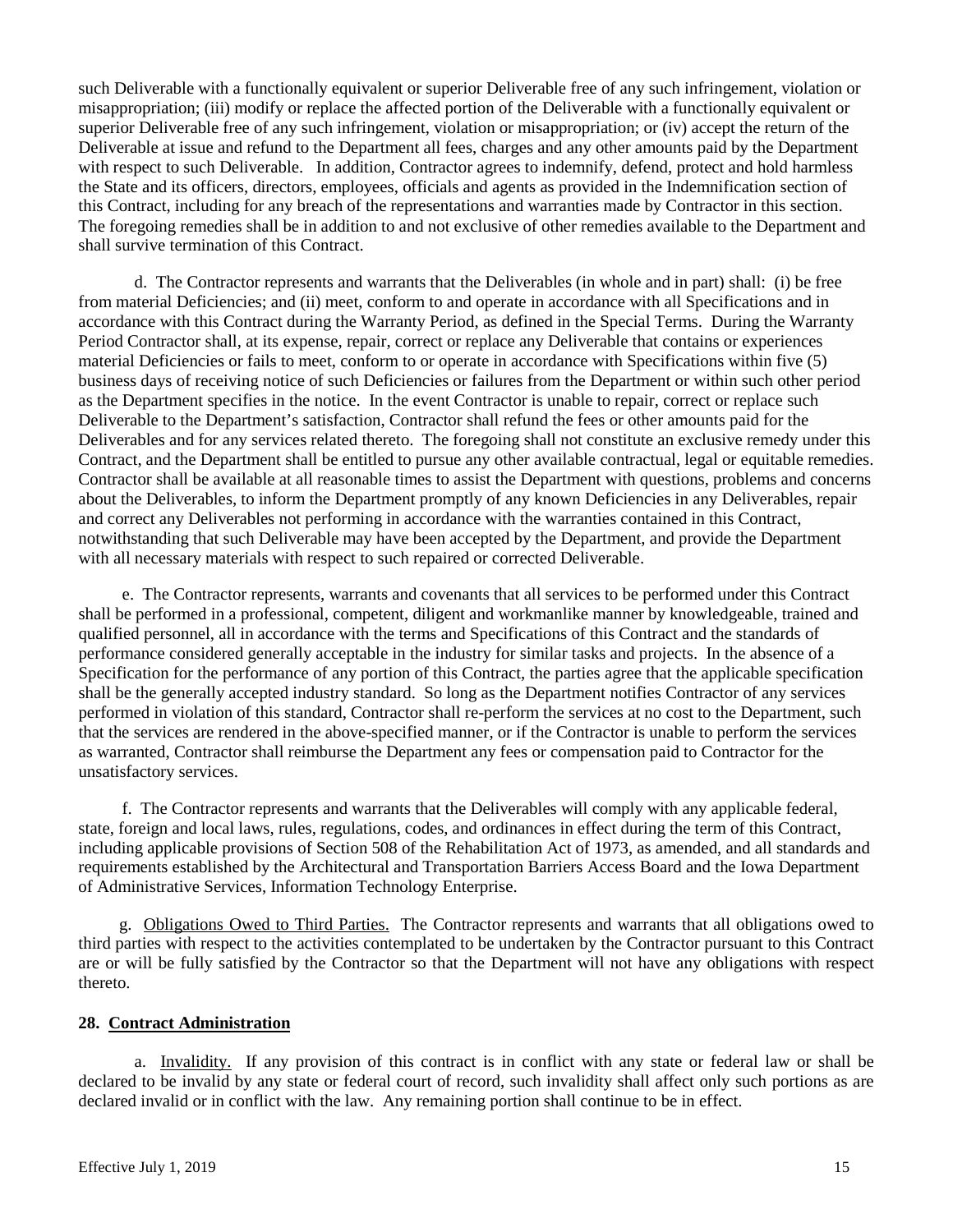b. Status of Contractor. The Contractor shall at all times be deemed an independent contractor. The Contractor, its employees, agents, and any subcontractors performing under this contract are not employees or agents of the State of Iowa or any agency, Department, or division of the state. The Contractor shall be responsible for all its withholding taxes, social security, unemployment, worker's compensation and other taxes and shall hold the Department harmless for any claims for same. If the Contractor is a non-profit organization or affiliated with a government organization, the Contractor shall file all required state and federal reports to maintain such status.

- c. Compliance with the law.
	- i. The Contractor, its employees, agents, and subcontractors shall not engage in discriminatory employment practices which are forbidden by federal or state law, executive orders, or rules of the Iowa Department of Administrative Services. The Contractor, its employees, agents, and subcontractors shall comply with all applicable federal, state, and local laws, rules, ordinances, regulations, executive orders, and orders when performing the work and services under this Contract, including without limitation the following: all laws applicable to the prevention of discrimination in employment (including Iowa Code section 19B.7 and chapter 216), all laws applicable to the nondiscriminatory provision of services or benefits, all laws applicable to accessibility of facilities, and all laws applicable to the use of targeted small businesses as subcontractors or suppliers.
	- ii.The Contractor, its employees, agents, and subcontractors shall also comply with all federal, state, and local laws regarding permits and licenses that may be required to carry out the work and services to be performed under this Contract.
	- iii.The Contractor may be required to submit its affirmative action plan, containing goals and time specifications and accessibility plans and policies, to the State to comply with the requirements of 11 IAC chapter 121.
	- iv. In the event Contractor contracts with third parties for the performance of any of the Contractor obligations under this Contract, Contractor shall take such steps as necessary to ensure such third parties are bound by the terms and conditions contained in this section.
	- v.The Contractor agrees that compliance with the provisions of Iowa Code section 19B.7 and all applicable rules of the Department of Administrative Services prior to the execution of the Contract shall be a condition of the Contract binding upon the Contractor, its successors, and assignees. Notwithstanding anything in this Contract to the contrary, Contractor's failure to fulfill any requirement set forth in this section shall be regarded as a material breach of this Contract and the Department may cancel, terminate, or suspend, in whole or in part, this Contract. The Department may further declare Contractor ineligible for future state contracts in accordance with authorized procedures or the Contractor may be subject to other sanctions as provided by law.
	- vi. If all or a portion of the funding used to pay for the Deliverables is being provided through a grant from the Federal Government, Contractor acknowledges and agrees that pursuant to applicable federal laws, regulations, circulars and bulletins, the awarding agency of the Federal Government reserves certain rights including, without limitation a royalty-free, non-exclusive and irrevocable license to reproduce, publish or otherwise use, and to authorize others to use, for Federal Government purposes, the Deliverables developed under this Contract and the copyright in and to such Deliverables. Contractor shall use procurement procedures that comply with all applicable federal, state, and local laws and regulations.

d. Not a Joint Venture. Nothing in this contract shall be construed as creating or constituting the relationship of a partnership or joint venture between the parties hereto. Each party shall be deemed to be an independent contractor acting toward the mutual benefits expected to be derived herefrom. No party, unless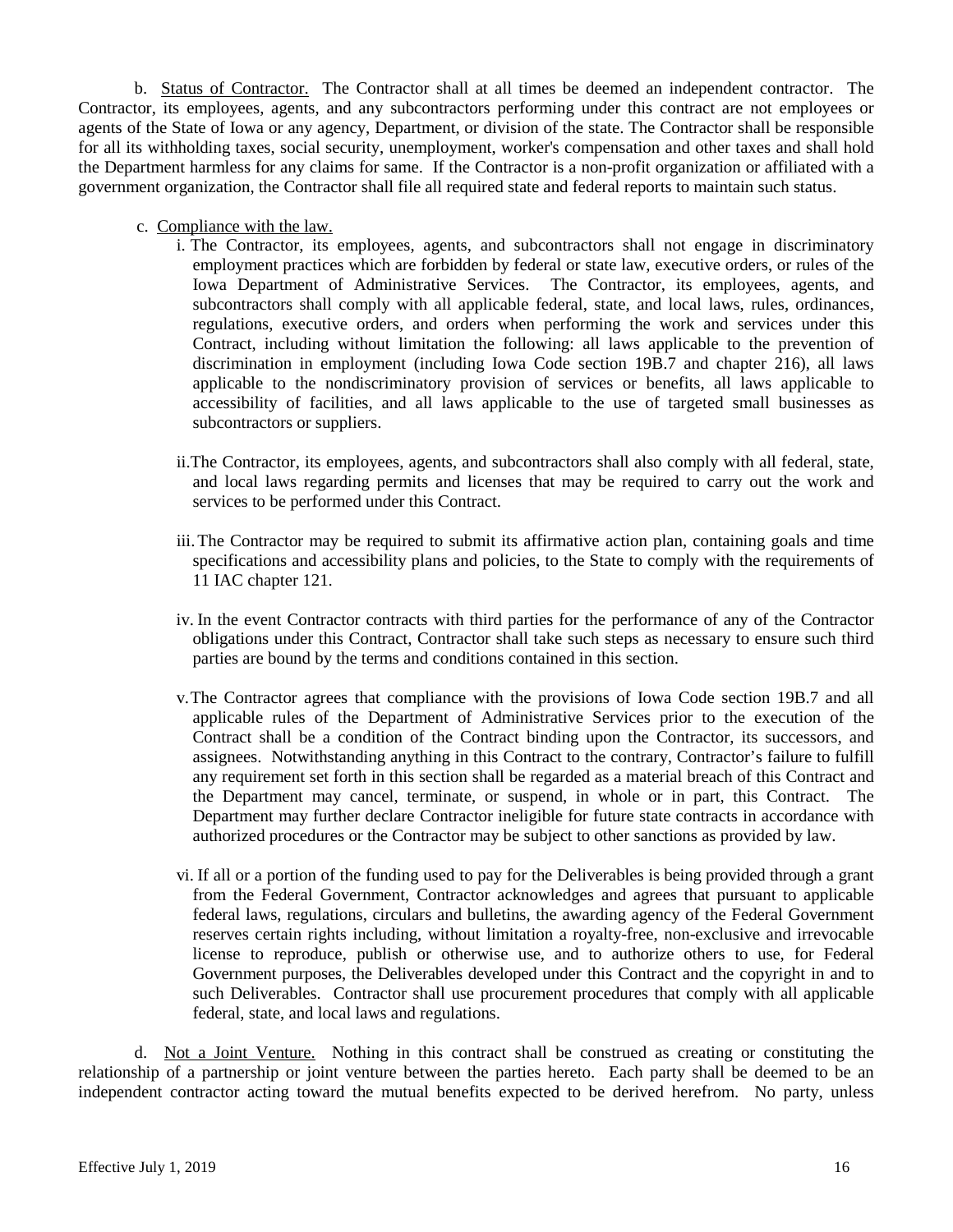otherwise specifically provided for herein, has the authority to enter into any contract or create an obligation or liability on behalf of, in the name of, or binding upon another party to this contract.

e. Joint Entity. If the Contractor is a joint entity, consisting of more than one individual, partnership, corporation or other business organization, all such entities shall be jointly and severally liable for carrying out the activities and obligations of this contract, and for any default of such activities and obligations.

f. Choice of Law and Forum. The terms and provisions of this contract shall be construed in accordance with the laws of the State of Iowa. Any and all litigation or actions commenced in connection with this contract shall be brought in Des Moines, Iowa, in the Iowa District Court in and for Polk County, Iowa. If, however, jurisdiction is not proper in the Polk County District Court, the action shall only be brought in the United States District Court for the Southern District of Iowa, Central Division, provided that jurisdiction is proper in that forum. This provision shall not be construed as waiving any immunity to suit or liability that may be available to the Department or the State of Iowa.

g. Waiver. Except as specifically provided for in a written waiver signed by duly authorized representatives of the Department and the Contractor, failure by either party at any time to require performance by the other party or to claim a breach of any provision of the contract shall not be construed as affecting any subsequent breach or the right to require performance with respect thereto or to claim a breach with respect thereto.

h. Headings or Captions. The section and subsection headings or captions are for identification purposes only and do not limit or construe the contents of the sections and subsections.

i. Supersedes former Contracts. This contract supersedes all prior contracts between the Department and the Contractor for work and services provided in connection with this contract.

j. Counterparts. The parties agree that this contract has been or may be executed in several counterparts, each of which shall be deemed an original and all such counterparts shall together constitute one and the same instrument.

k. Amendments. This agreement may be amended in writing by mutual consent of the parties. All amendments to this agreement must be fully executed by the parties.

l. Integration. This agreement represents the entire agreement between the parties and none of the parties are relying on any representation that may have been made which is not included in this agreement.

m. Delays or Impossibility of Performance Based on a Force Majeure. Neither party shall be in default under the Contract if performance is prevented, delayed, or made impossible to the extent that such prevention, delay, or impossibility is caused by a Force Majeure. If a Force Majeure delays or prevents the Contractor's performance, the Contractor shall immediately use its best efforts to directly provide alternate, and to the extent possible, comparable performance. The party seeking to exercise this provision shall immediately notify the other party of the occurrence and reason for the delay. The parties shall make every effort to minimize the time of nonperformance and the scope of work not being performed due to the unforeseen events. Dates by which performance obligations are scheduled to be met will be extended only for a period of time equal to the time lost due to any delay so caused.

n. Obligations beyond contract term. This contract shall remain in full force and effect to the end of the specified term or until terminated or cancelled pursuant to this contract. All obligations of the Department and the Contractor incurred or existing under this contract as of the date of expiration, termination or cancellation shall survive the termination, expiration, or conclusion of this contract.

o. Authorization. Each signatory to this Contract or subsequent Contract amendments represents and warrants to the other parties that: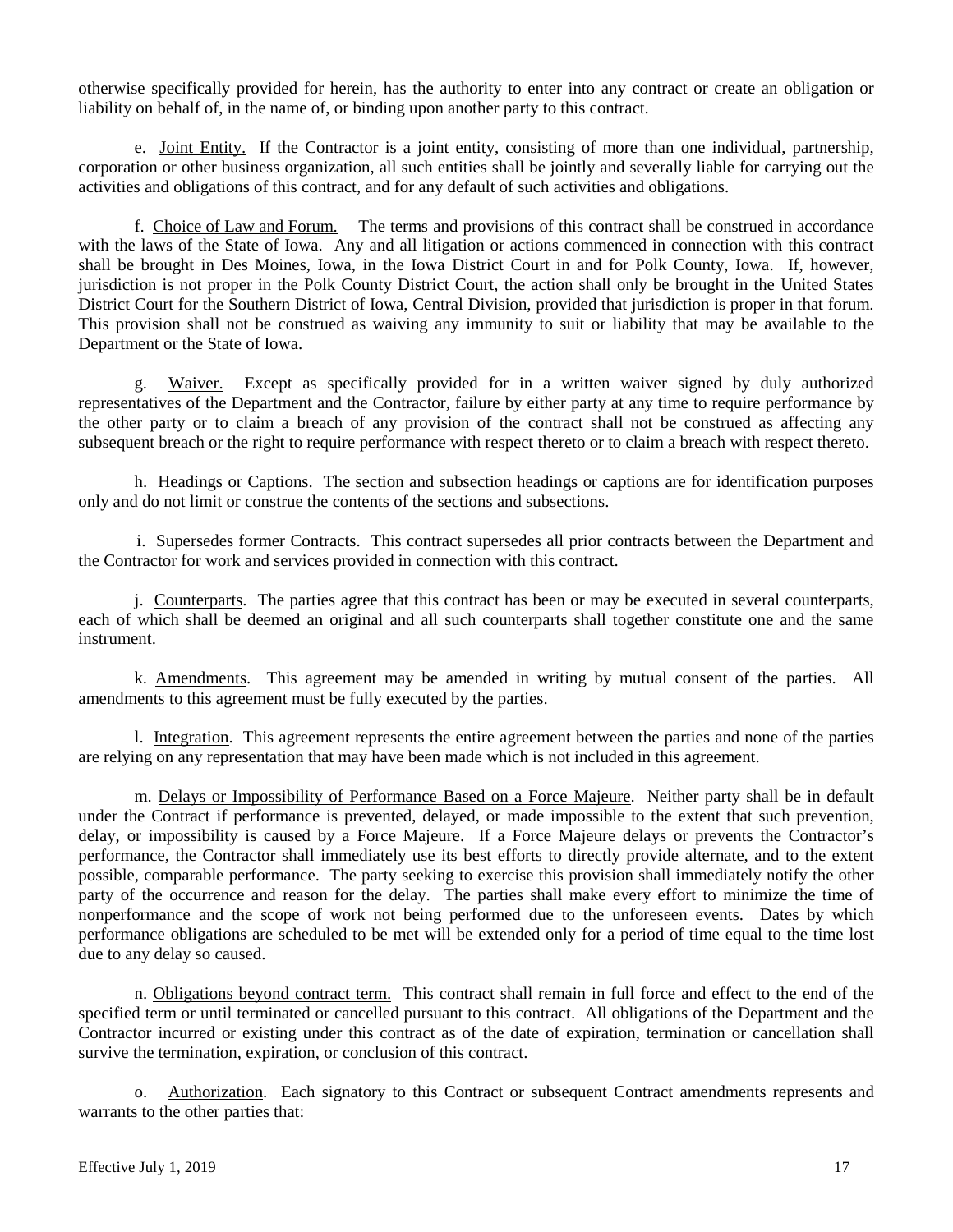i. The signatory has the right, power, and authority to enter into this agreement and to bind the party represented by the signatory to this agreement

ii. The party has the right, power, and authority to perform its obligations under the agreement;

iii. The party has taken all requisite action (corporate, statutory, or otherwise) to approve execution, delivery, and performance of this agreement and this agreement constitutes a legal, valid, and binding obligation upon itself in accordance with its terms.

p. Immunity from Liability. Every person who is a party to the Contract is hereby notified and agrees that the State, the Department, and all of their employees, agents, successors, and assigns are immune from liability and suit for or from Contractor's and/or subcontractors' activities involving third parties and arising from the Contract.

q. Public Records. The laws of the State require procurement records to be made public unless otherwise provided by law.

r. Taxes. The State is exempt from Federal excise taxes, and no payment will be made for any taxes levied on Contractor's employee's wages. The State is exempt from State and local sales and use taxes on the Deliverables.

**s.** Legislative Changes**.** The Contractor expressly acknowledges that the contracted Deliverables are subject to legislative change by either the federal or state government. Should either legislative body enact measures which alter the project, the Contractor shall not hold the Department liable in any manner for the resulting changes. The Department shall use best efforts to provide thirty (30) days written notice to the Contractor of any legislative change. During the thirty (30) day time period, the parties shall meet and make a good faith effort to agree upon changes to the Contract to address the legislative changes. Nothing in this subsection shall affect or impair the Department's right to terminate the Contract pursuant to the termination provisions.

t. Right to Address Board of Directors or Other Managing Entity. The Department reserves the right to address the Contractor's board of directors or other managing entity of the Contractor regarding Contract performance, expenditures, or any other issue as deemed appropriate by the Department.

# **29. Contractor's Certification regarding Suspension and Debarment**

The Contractor certifies pursuant to 31 CFR part 19 that neither it nor its principles are presently disbarred, suspended, proposed for debarment, declared ineligible, or voluntarily excluded from participation in this contract by any federal Department or agency. The Contractor further agrees to comply with the regulations implementing executive order 12549 regarding debarment and suspension.

# **30. Contractor's Certification regarding Lobbying**

The Contractor certifies that:

a. No Federal appropriated funds or Other funds originating as Federal funds have been paid or will be paid, by or on behalf of the Contractor, to any person for influencing or attempting to influence an officer or employee of any agency, a member of Congress, an officer or employee of Congress, or an employee of a member of Congress in connection with the awarding of any Federal contract, the making of any Federal grant, the making of any Federal loan, the entering into of any cooperative agreement, or the extension, continuation, renewal, amendment, or modification of any Federal contract, grant, loan, or cooperative agreement.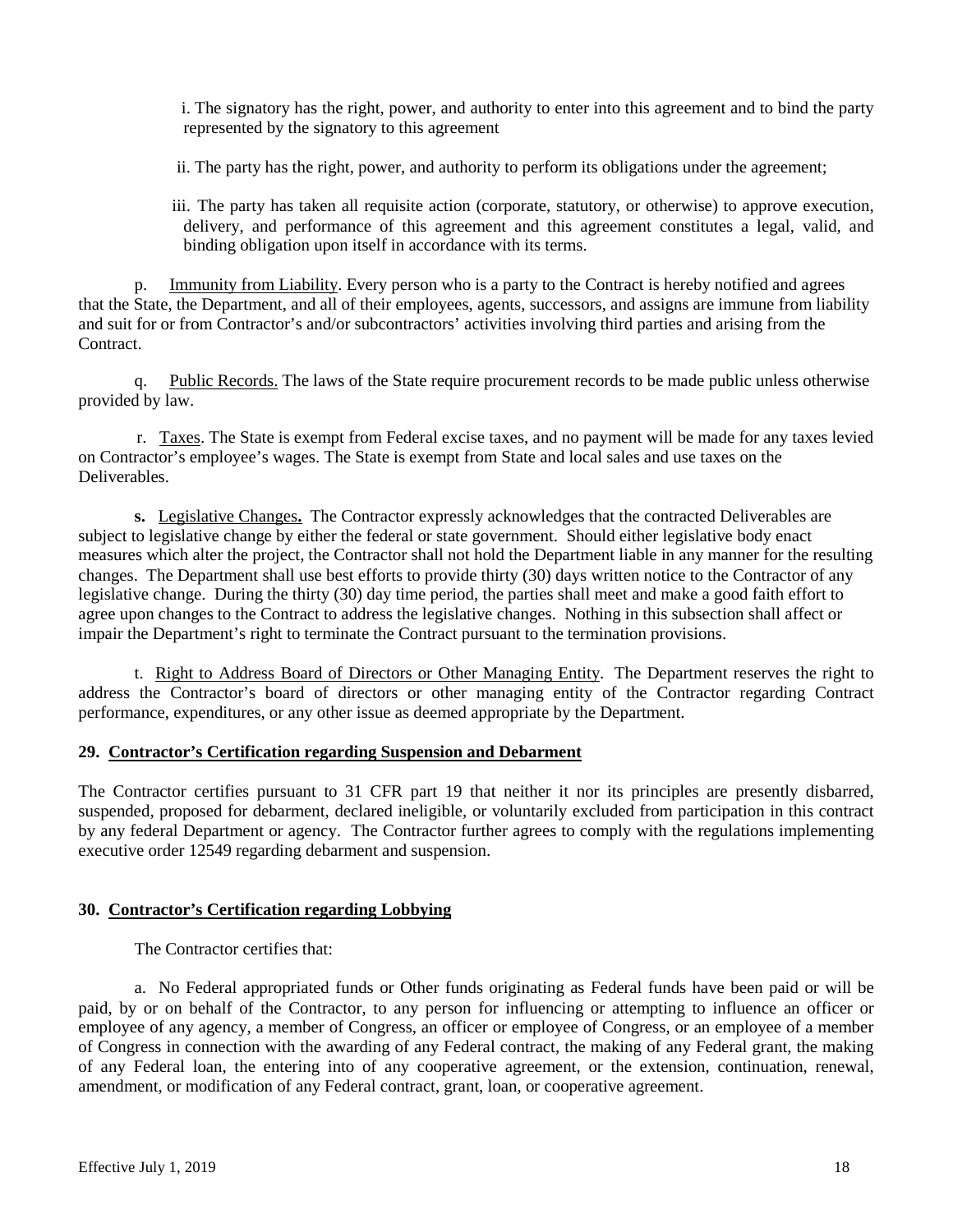- i. If any funds other than Federal appropriated funds have been paid or will be paid to any person for influencing or attempting to influence an officer or employee of any agency, a member of Congress, an officer or employee of Congress, or an employee of a member of Congress in connection with any Federal contract, grant, loan, or cooperative agreement, the Contractor shall complete and submit Standard Form-LLL, "Disclosure Form to Report Lobbying" in accordance with its instructions.
- ii. This certification is a material representation of fact upon which reliance was placed when this transaction was made or entered into and is a prerequisite for making or entering into this transaction imposed by Section 1352, Title 31, U.S. Code of Federal Regulations. Any person who fails to file the required certification shall be subject to a civil penalty of not less than \$10,000 and not more than \$100,000 for each such failure.

b. No State appropriated funds or Other funds originating as State appropriated funds shall be used for the compensation of a lobbyist. For purposes of this section, "lobbyist" means the same as defined in Iowa Code Section 68B.2; however, "lobbyist" does not include a person employed by a state agency of the executive branch of state government who represents the agency relative to the passage, defeat, approval, or modification of legislation that is being considered by the general assembly.

c. The Contractor shall require that the language of this section be included in the award documents for all subawards at all levels (including subcontracts, subgrants, and contracts under grants, loans, and cooperative agreements) and that all subrecipients shall certify and disclose accordingly.

# **31. Contractor's Certification regarding Brokering**

The Contractor certifies that no person or selling agency has been employed or retained to solicit and secure this contract upon an agreement or understanding for commission, percentage, brokerage, or contingency excepting bona fide employees or selling agents maintained by the Contractor for the purpose of securing business. For breach or violation of this certification, the Department shall have the right to terminate this contract without liability, or in its discretion, to deduct from the contract price or to otherwise recover the full amount of such commission, percentage, brokerage, or contingency.

# **32. Contractor's Certification regarding a Drug Free Workplace**

The Contractor shall provide a drug free workplace in accordance with the Drug Free Workplace Act of 1988 and all applicable regulations. The Contractor is required to report any conviction of employees under a criminal drug statute for violations occurring on the Contractor's premises or off the Contractor's premises while conducting official business. A report of a conviction shall be made to the Department within five (5) working days after the conviction.

# **33. Contractor's Certification Regarding Environmental Tobacco Smoke**

a. Public Law 103-227, also known as the Pro-Children Act of 1994 (Act), requires that smoking not be permitted in any portion of any indoor facility owned or leased or contracted for by an entity and used routinely or regularly for the provision of health, day care, early childhood development services, education or library services to children under the age of 18, if the services are funded by Federal programs either directly or through State or local governments, by Federal grant, contract, loan, or loan guarantee. The law also applies to children's services that are provided in indoor facilities that are constructed, operated, or maintained with such federal funds. The law does not apply to children's services provided in private residences; portions of facilities used for inpatient drug or alcohol treatment; service providers whose sole source of applicable Federal funds is Medicare or Medicaid; or facilities where WIC coupons are redeemed. Failure to comply with the provisions of the law may result in the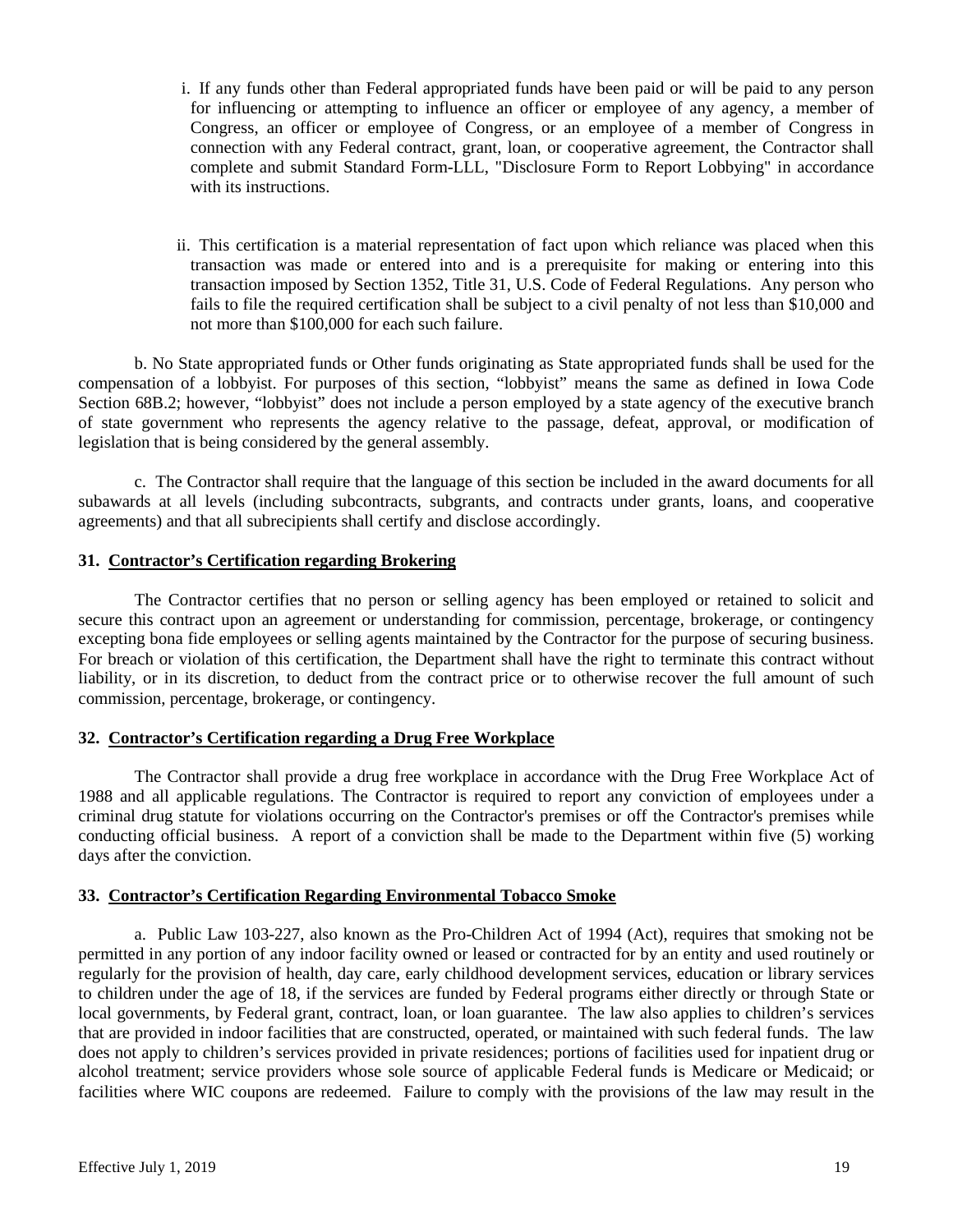imposition of a civil monetary penalty of up to \$1,000 for each violation and/or the imposition of an administrative compliance order on the responsible entity.

b. The Contractor certifies that it will comply with the requirements of the Act and will not allow smoking within any portion of any indoor facility used for the provision of services for children as defined by the Act.

c. The Contractor agrees that it will require that the language of this certification be included in any subcontract or subaward that contains provisions for children's services and that all subrecipients shall certify accordingly. Failure to comply with the provisions of this law may result in the imposition of a civil monetary penalty of up to \$ 1000 per day.

# **34. Tobacco Free Environment**

The Contractor agrees that it will not allow smoking or tobacco use within any portion of any indoor facility it leases, rents, or owns, and over which it has the authority to establish policy. The Contractor agrees that it shall comply with Iowa's Smokefree Air Act, contained at Iowa Code chapter 142D.

# **35. Compliance with Iowa Code chapter 8F.**

If the Contract is subject to the provisions of Iowa Code chapter 8F, the Contractor certifies it will comply with the requirements of the Iowa Code chapter 8F. The Contractor shall forward any compliance documentation, including but not limited to certifications, and any compliance documentation received from subcontractors by the Contractor to the Department.

# **36. Compliance with Federal Funding Accountability and Transparency Act**

If the Contract is subject to the provisions of 2 CFR Chapter 1 Part 170, the Contractor certifies it will comply with the requirements of this Act. The Contractor shall forward any required documentation, including but not limited to certifications to the Department.

# **37. Enhancement of Contractor Employee Whistleblower Protections**

41 U.S.C. 4712 states, "employees of a contractor, subcontractor, grantee [or subgrantee] may not be discharged, demoted, or otherwise discriminated against as a reprisal for "whistleblowing." In addition, whistleblowing protections cannot be waived by any agreement, policy, form or condition of employment.

Whistleblowing is defined as making a disclosure "that the employee reasonably believes is evidence of any of the following:

- Gross mismanagement of a federal contract or grant;
- A gross waste of federal funds;
- An abuse of authority relating to a federal contract or grant;
- A substantial and specific danger to public health or safety; or,
- A violation of a law, rule, or regulation related to a federal contract or grant (including the competition for, or negotiation of, a contract or grant).

To qualify under the statute, the employee's disclosure must be made to:

- A member of Congress, or a representative of a Congressional committee;
- An Inspector General;
- The Government Accountability Office;
- A federal employee responsible for contract or grant oversight or management at the relevant agency;
- An official from the Department of Justice, or other law enforcement agency;
- A court or grand jury; or,